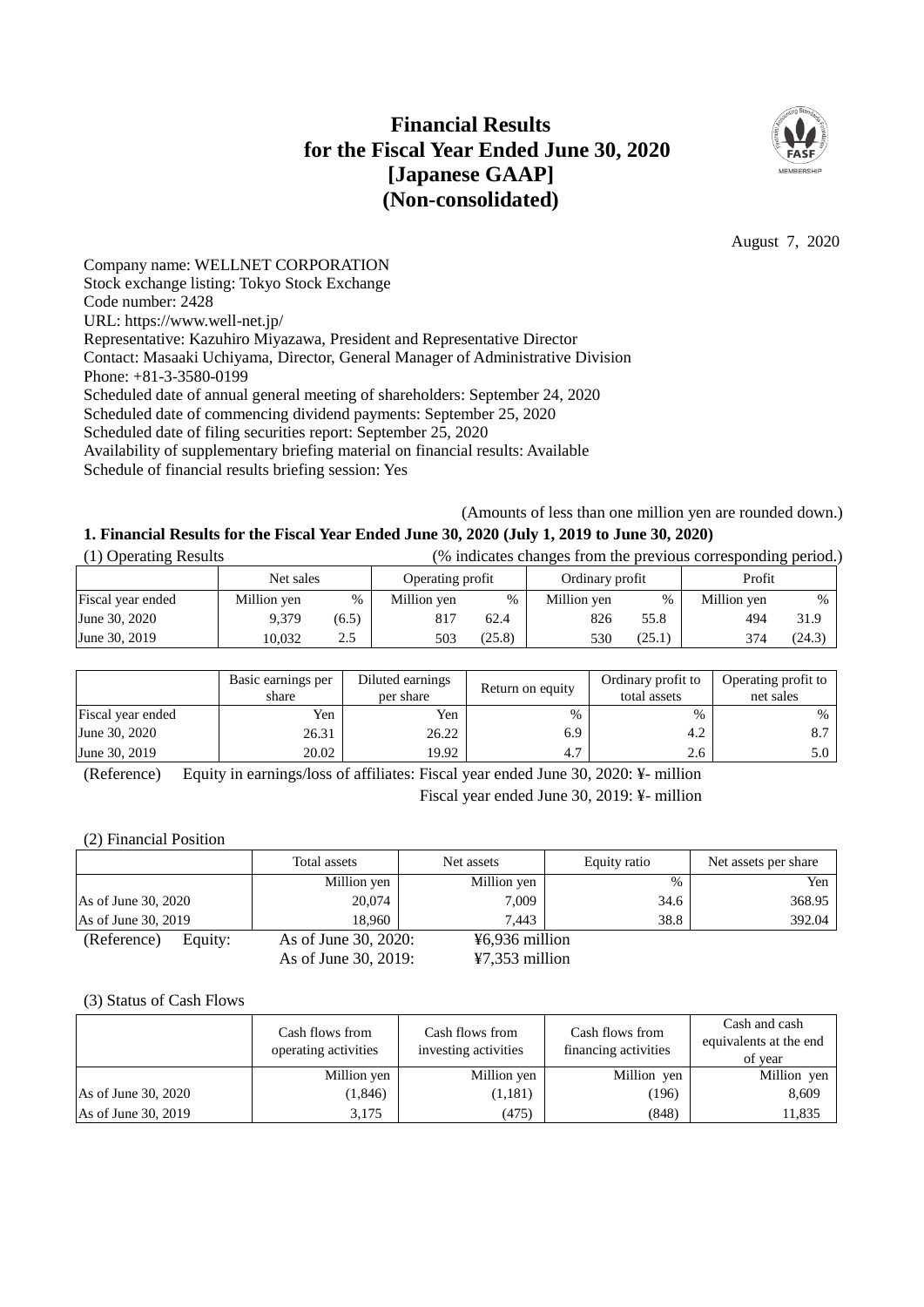# **2. Dividends**

|                                                |                          |                                         | Annual dividends         | Total                    | Payout | Dividend       |       |            |
|------------------------------------------------|--------------------------|-----------------------------------------|--------------------------|--------------------------|--------|----------------|-------|------------|
|                                                | 1st                      | 2nd                                     | 3rd                      | Year-end                 | Total  | dividends      | ratio | to         |
|                                                |                          | quarter-end   quarter-end   quarter-end |                          |                          |        |                |       | net assets |
|                                                | Yen                      | Yen                                     | Yen                      | Yen                      | Yen    | Million<br>yen | $\%$  | $\%$       |
| Fiscal year ended<br>June 30, 2019             | $\overline{\phantom{0}}$ | 0.00                                    | $\overline{\phantom{0}}$ | 50.00                    | 50.00  | 937            | 249.8 | 12.3       |
| Fiscal year ended<br>June 30, 2020             | $\overline{\phantom{0}}$ | 0.00                                    | $\overline{\phantom{a}}$ | 13.15                    | 13.15  | 247            | 50.0  | 3.5        |
| Fiscal year ending<br>June 30, 2021 (Forecast) | $\overline{\phantom{0}}$ | -                                       | $\overline{\phantom{0}}$ | $\overline{\phantom{0}}$ | -      |                | -     |            |

Dividends for the fiscal year ended June 30, 2020 are scheduled to be determined by resolution of the Board of Directors on Monday, August 17, 2020.

Although the dividend payout ratio will be set at 50% or more for the fiscal year ended June 30, 2021, the dividend amounts are yet to be determined at this moment since it is impossible to make a reasonable forecast for the financial results. For this reason, "-" has been entered for the year-end and total dividends.

# **3. Financial Results Forecast for the Fiscal Year Ending June 30, 2021 (July 1, 2020 to June 30, 2021)**

At this moment, it is difficult to make any reasonable forecasts of the impact of the spread of the novel coronavirus disease (COVID-19) on the financial results of the fiscal year ending June 30, 2021. It will be announced immediately when it becomes possible to reasonably calculate that impact.

# **\* Notes:**

- (1) Changes in accounting policies, changes in accounting estimates and retrospective restatement
	- 1) Changes in accounting policies due to the revision of accounting standards: No
	- 2) Changes in accounting policies other than 1) above: No
	- 3) Changes in accounting estimates: No
	- 4) Retrospective restatement: No
- (2) Total number of issued shares (common shares)

1) Total number of issued shares at the end of the period (including treasury shares):

- As of June 30, 2020: 19,400,000 shares
- As of June 30, 2019: 19,400,000 shares
- 2) Total number of treasury shares at the end of the period: As of June 30, 2020: 598,024 shares As of June 30, 2019: 643,048 shares
- 3) Average number of shares during the period: Fiscal year ended June 30, 2020: 18,793,333 shares Fiscal year ended June 30, 2019: 18,730,900 shares
- \* These financial results are outside the scope of audit procedures by a certified public accountant or an audit corporation.

\* Explanation of the proper use of financial results forecast and other notes

At this moment, it is difficult to make any reasonable forecasts of the impact of the spread of the novel coronavirus disease (COVID-19) on the financial results of the fiscal year ending June 30, 2021. It will be announced immediately when it becomes possible to reasonably calculate that impact.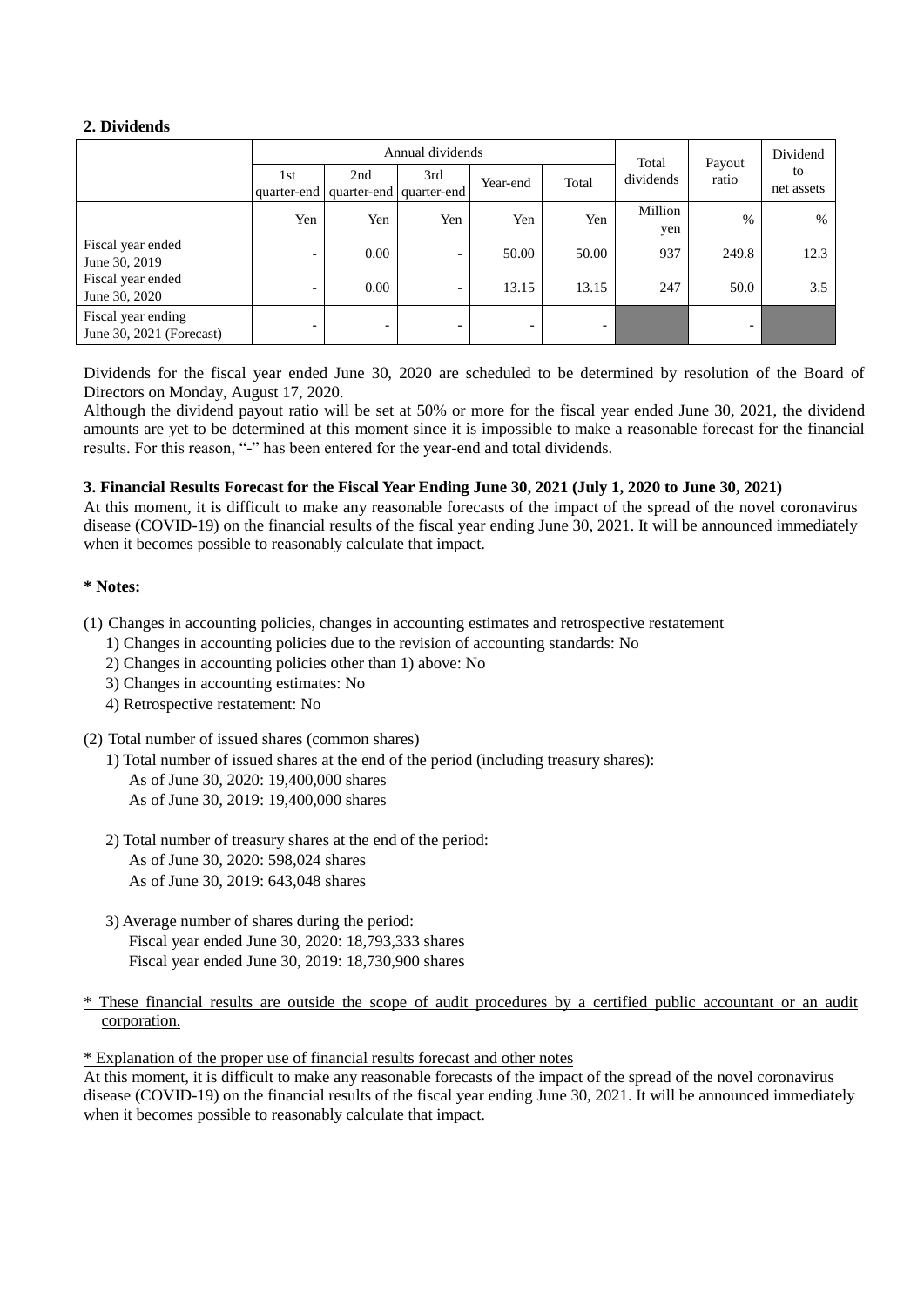# **Table of Contents**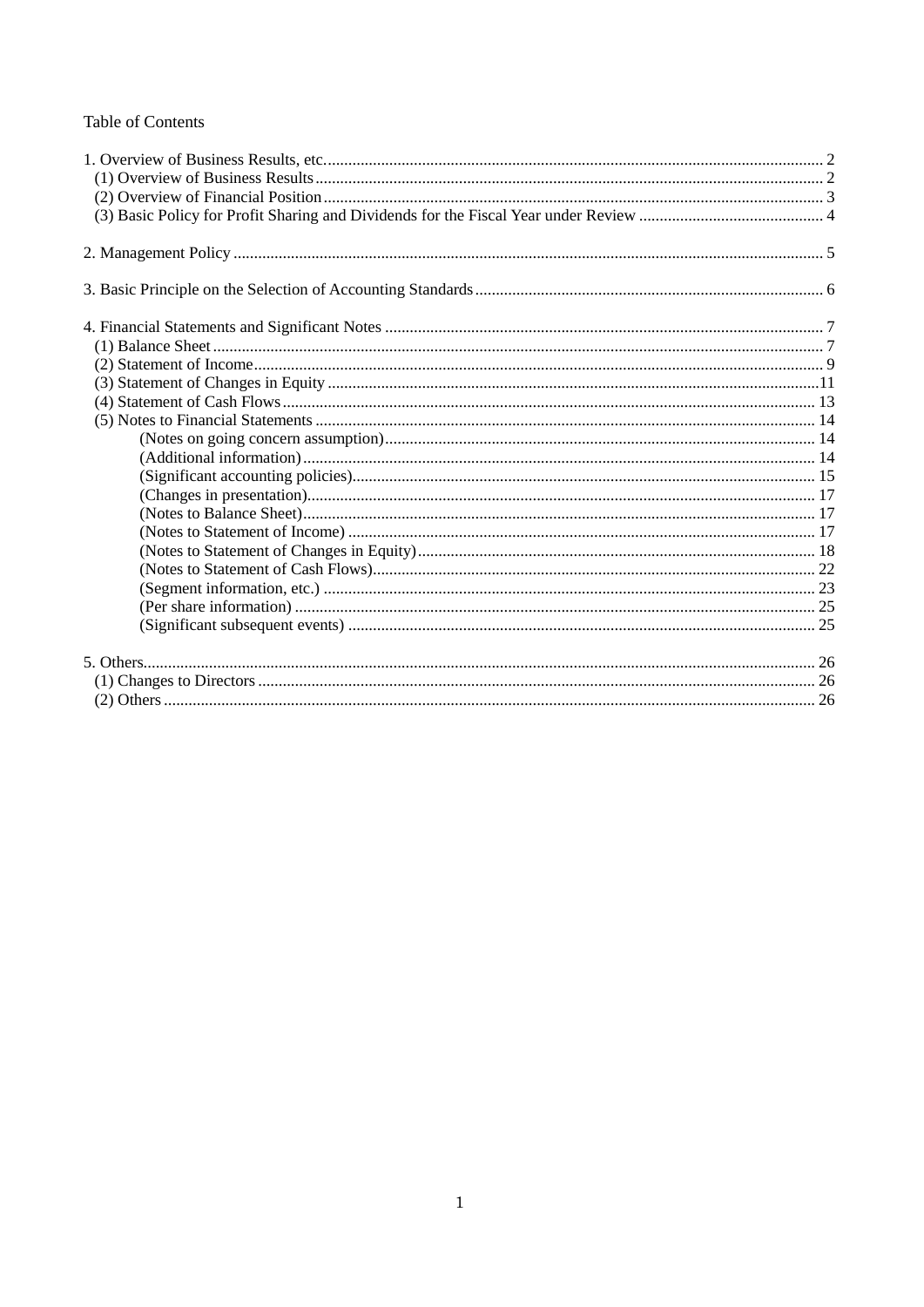# <span id="page-3-0"></span>1. Overview of Business Results, etc.

## <span id="page-3-1"></span>(1) Overview of Business Results

Despite the Japanese economy in the fiscal year under review beginning on a mild path of recovery amid firm corporate earnings and improvements in the employment environment, the outlook for the Japanese economy continues to be uncertain. This is due to social disruptions on an unprecedented scale, including not only the economic slowdown in China due to the prolonged trade friction between the U.S. and China, natural disasters such as the striking of large typhoons causing enormous damage to various regions, and the domestic consumption tax hike, but also of particular concern, the sudden global economic standstill brought about by the spread of the novel coronavirus disease (COVID-19), during the latter half of the third quarter to the fourth quarter of the fiscal year ended June 30, 2020, and even after the state of emergency was lifted in major cities in Japan, uncertainty remains.

The aforementioned impact has been greatly affecting the Company's business. In particular, the effect on business related to transportation services, such as airlines, buses and railways, has become substantial since the fourth quarter of the fiscal year ended June 30, 2020 with large-scale cancellations. Meanwhile, in the remittance service operated by the Company, we have responded promptly with a feeling of professional commitment, working to facilitate refunds due to cancellations of airplane, bus and train tickets and of various events, and facilitate the remittances from Meiji Gakuin University and other universities, such as emergency aid payments from university authorities to alleviate the financial burden on students.

In May 2020, we added KDDI communication charges to the payments that customers can make at anytime and anywhere on *Shiharai-Hisho*, a smartphone payment service. Also, in the non-face-to-face payment market, the Company's business domain, we continue to expand amid the economic trends seeking new lifestyles in this age of the COVID-19 pandemic.

The Company announced the "New Medium Term Five-Year Management Plan (July 2016 - June 2021)" together with the financial results for the three months ended September 30, 2015 to actively and boldly take on new business opportunities, and has been promoting the priority measures of "Response to the age of electronic money," "Promotion of Bus IT Promotion Solution Project" and "Service support for consumers from the business operator side."

For the fiscal year ended June 30, 2020, the fourth year of the new medium term management plan, net sales decreased to ¥9,379 million (down 6.5% year on year) as a result of a decrease in the amount received from existing business operators and other factors, including the environmental factors mentioned above, despite an increase due to the introduction of new business partners and an increase in the transaction amount from remittance services. With respect to profits, as a result of large-scale development settling down in addition to measures to reduce expenses such as accumulating know-how regarding development and operations in-house and promoting in-house manufacturing, the Company reported operating profit of ¥817 million (up 62.4% year on year) and ordinary profit of ¥826 million (up 55.8% year on year). Profit was ¥494 million (up 31.9% year on year) despite the recording of extraordinary losses of ¥112 million.

However, due to a combination of events that could not have been anticipated when the Company formulated the New Medium Term Five-Year Management Plan, as well as a rapid deterioration in economic and financial conditions, including a decline in business activities resulting from the COVID-19 pandemic mentioned above, the current business environment surrounding the Company was not expected when the plan was announced and the outlook is uncertain. Accordingly, as indicated in "Notice Concerning Revisions in the Financial Results Forecast and the Medium Term Management Plan" announced on May 29, 2020, the Company has withdrawn the profit targets in the New Medium Term Five-Year Management Plan (July 2016 - June 2021).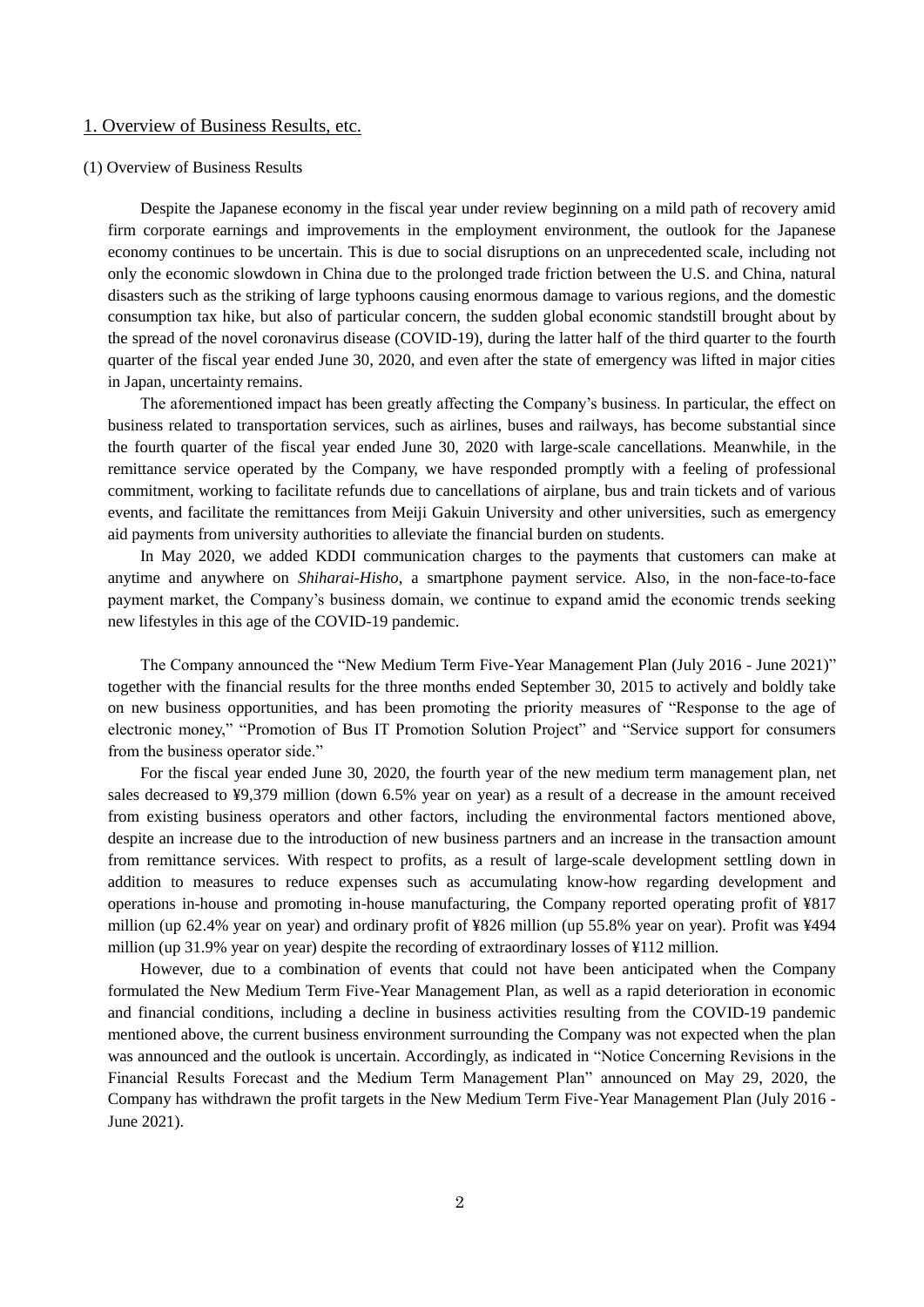## <span id="page-4-0"></span>(2) Overview of Financial Position

1) Status of assets, liabilities, and net assets (Assets)

Current assets as of June 30, 2020 stood at ¥14,504 million. This mainly comprises cash and deposits of ¥8,689 million, deposits paid of ¥4,394 million and accounts receivable - trade of ¥474 million. Cash and deposits include ¥6,339 million of receiving agency deposits in money collection business, which is the money kept temporarily by the Company up to the predetermined date of transfer to operators in the following month. Meanwhile, non-current assets amounted to ¥5,570 million. This mainly comprises land of ¥1,739 million, guarantee deposits of ¥1,285 million, software of ¥874 million and construction in progress of ¥869 million. As a result, total assets amounted to ¥20,074 million.

(Reference) Cash and deposits, net (net balance of cash and deposits after offsetting receiving agency deposits related to money collection business)  $(T<sub>T</sub>)$   $T<sub>T</sub>$   $T<sub>T</sub>$ 

|                                      |                     | (Thousand yen)      |
|--------------------------------------|---------------------|---------------------|
|                                      | As of June 30, 2019 | As of June 30, 2020 |
| $(A)$ Cash and deposits              | 12,915,351          | 8,689,868           |
| (B) Receiving agency deposits        | 9,393,868           | 6,339,896           |
| $(A)$ - $(B)$ Cash and deposits, net | 3,521,483           | 2,349,972           |

(Liabilities)

Current liabilities as of June 30, 2020 stood at ¥12,867 million. This mainly comprises receiving agency deposits of ¥6,339 million and deposits received of ¥4,903 million. Meanwhile, non-current liabilities amounted to ¥197 million. This mainly comprises long-term accounts payable - other of ¥119 million. As a result, total liabilities amounted to ¥13,064 million. As an installment of the ¥2,000 million in borrowings required for the construction of the new Sapporo Office, scheduled for completion in May 2021, the Company took out bank loans of ¥740 million during the fiscal year.

# (Net assets)

Net assets as of June 30, 2020 stood at ¥7,009 million. This mainly comprises shareholders' equity of ¥6,940 million.

# 2) Status of cash flows

Cash and cash equivalents (the "funds") as of June 30, 2020 stood at ¥8,609 million. The status of cash flows as of June 30, 2020 and their contributing factors are as follows.

#### (Cash flows from operating activities)

Funds used in operating activities for the fiscal year ended June 30, 2020 amounted to ¥1,846 million. The main factor for the increase is profit before income taxes of ¥718 million, while the main factors for the decrease are a decrease in receiving agency deposits of ¥3,053 million and a decrease in income taxes paid of ¥144 million.

#### (Cash flows from investing activities)

Funds used in investing activities for the fiscal year ended June 30, 2020 amounted to ¥1,181 million. The main factor for the decrease is payments of guarantee deposits of ¥1,086 million.

#### (Cash flows from financing activities)

Funds used in financing activities for the fiscal year ended June 30, 2020 amounted to ¥196 million. The main factor for the decrease is cash dividends paid of ¥936 million.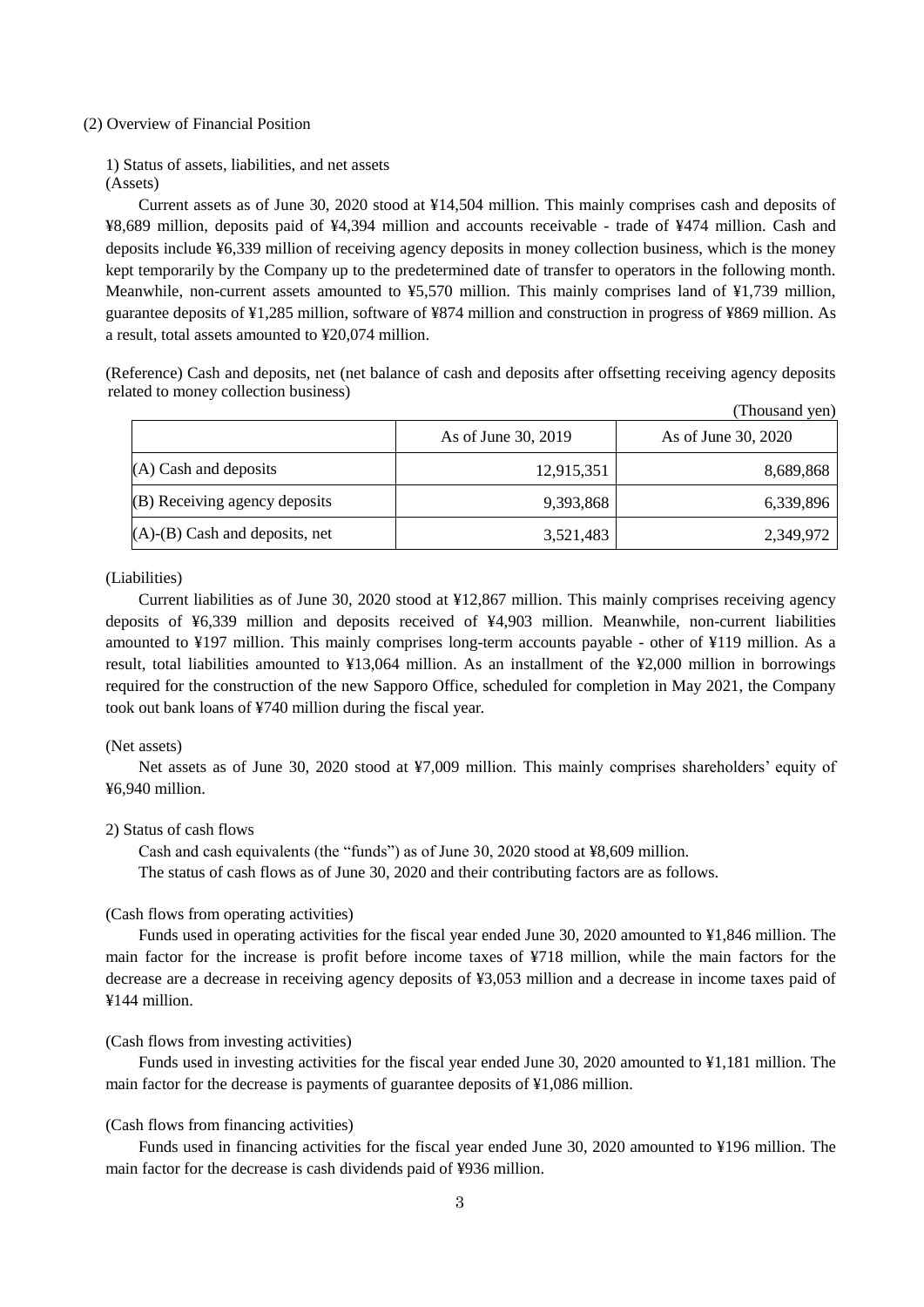<span id="page-5-0"></span>(3) Basic Policy for Profit Sharing and Dividends for the Fiscal Year under Review

We plan for the dividend payout ratio for the fiscal year ended June 30, 2020 to be 50% or more.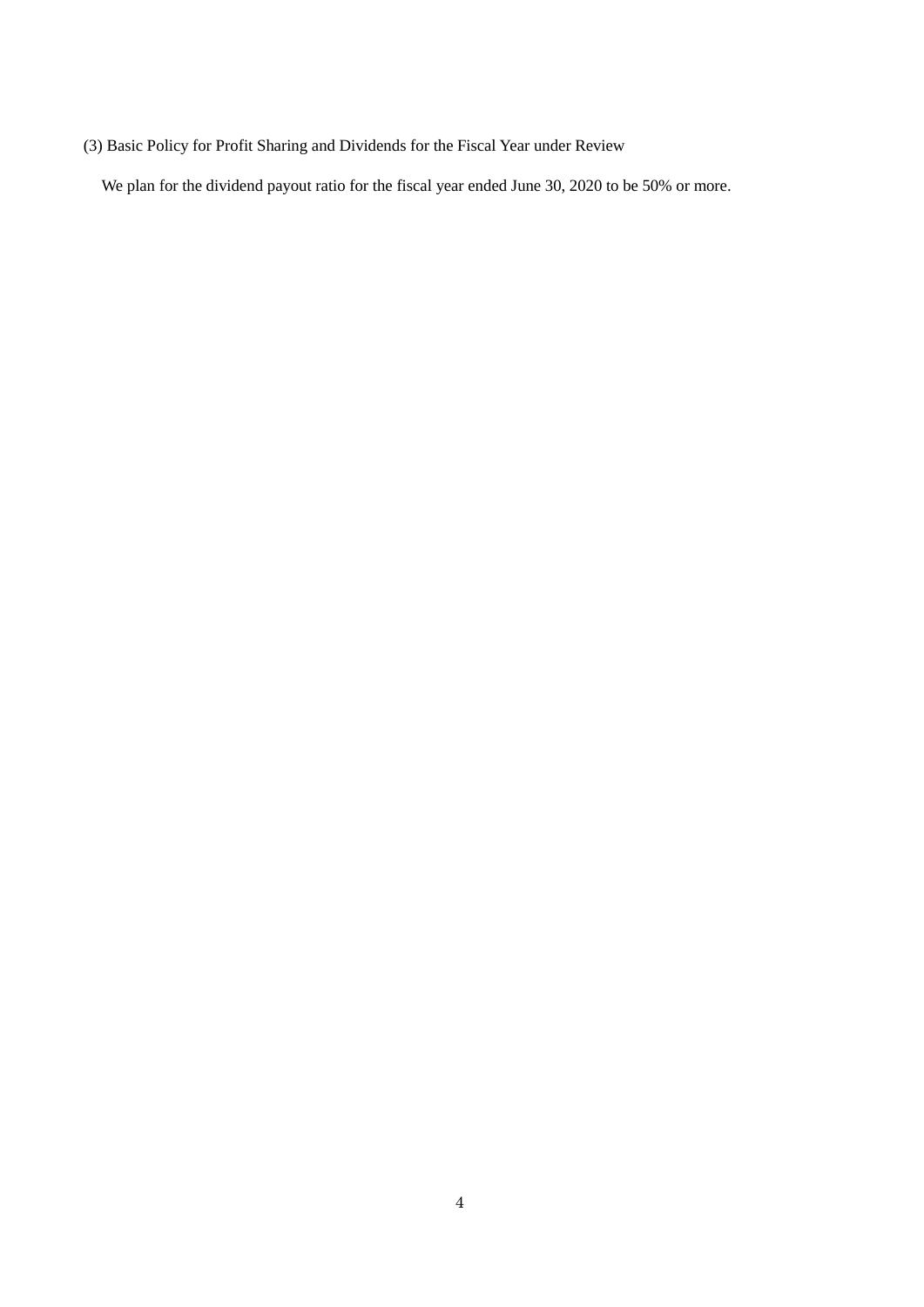## <span id="page-6-0"></span>2. Management Policy

Basic policy and strategy for the fiscal year ending June 30, 2021

The non-face-to-face payment market, the Company's business domain, is expected to continue achieving a certain level of growth in the future, and we expect the move toward a paperless, cashless society to become even more active. Even after the State of Emergency Declaration was lifted, there has been a strong call for a new type of lifestyle as a basic policy to prevent the spread of COVID-19, and we expect real changes in individual lifestyles. We will provide services to respond to these changes.

We are now experiencing extremely dramatic changes in the business environment. As we have no choice but to decide that now is not the appropriate time to put forth a new plan, we will decide as appropriate on the release of the plan while closely following future developments.

#### A. Current status of WELLNET's "Smartphone payment service," *Shiharai-Hisho*

On August 3, 2017, we began the commercial service of *Shiharai-Hisho*, a smartphone payment service compatible with the increasingly cashless society expected in the future, with our first client, The Kansai Electric Power Co., Inc. Subsequently, Kyushu Electric Power Co., Inc., Hokkaido Electric Power Co., Inc. (exclusive adoption of the Company's service), Tohoku Electric Power Co., Inc., Shikoku Electric Power Co., Inc. (exclusive adoption of the Company's service), Hokuriku Electric Power Company (exclusive adoption of the Company's service), Chubu Electric Power Co., Inc. (exclusive adoption of the Company's service), and The Chugoku Electric Power Co., Inc. also began offering this service, and, in April 2020 at Chubu Electric Power Co., Inc., the first ever implementation of SMS (short message service) based electronic invoicing of electricity bills was achieved, and the shift to paperless payments continues to accelerate. We have become affiliated with 36 banks, including Sumitomo Mitsui Banking Corporation and JAPAN POST BANK Co., Ltd. We expect to be affiliated with more banks going forward. We are expanding this service to businesses that have already introduced our Multi Payment Services, as well as lifestyle and infrastructure business operators such as power, bus, railway, and airline companies.

## B. Driving forward our Bus IT Promotion Project

The number of routes that are compatible with the smartphone application *Bus Mori!* introduced in August 2016 has smoothly increased to 320, partly due to the effect of an increase in variation of services, such as expanding the types of tickets usable with smartphones, namely single-trip tickets, coupon tickets, commuter tickets, free passes and so forth, as well as car-mounted tablet PCs. The Maas trials of *DohNa!!*, which began in the third quarter of the current fiscal year with eleven transportation operators in Hokkaido's south-west region led by the Hokkaido Government and Hakodate City, was a success, and the service will continue after the trials.

The project will also introduce services to majorly streamline clearing operations among bus companies as we work to roll out total cloud services. Given COVID-19, we predict increasing needs for variable pricing for this service.

## C. Current status of WELLNET's "key product," Multi Payment Services

According to the FY2018 Survey of Infrastructure Development Status for Data-driven Society in Japan (E-Commerce Market Survey) released by the Ministry of Economy, Trade and Industry on May 16, 2019, the scale of the e-commerce market (B to C) for Japanese consumers increased 9.0% year on year in 2018 to ¥18 trillion, and Multi Payment Services are expected to have the potential to grow in the area of nonface-to-face payments.

Furthermore, by promoting the digitalization of payments (shifting to the Company's "Smartphone payment service," *Shiharai-Hisho*, a win-win relationship is being built between the Company, clients, and receiving agencies.

Furthermore, we will specifically promote the transition to *Shiharai-Hisho* in the digitalization of payments.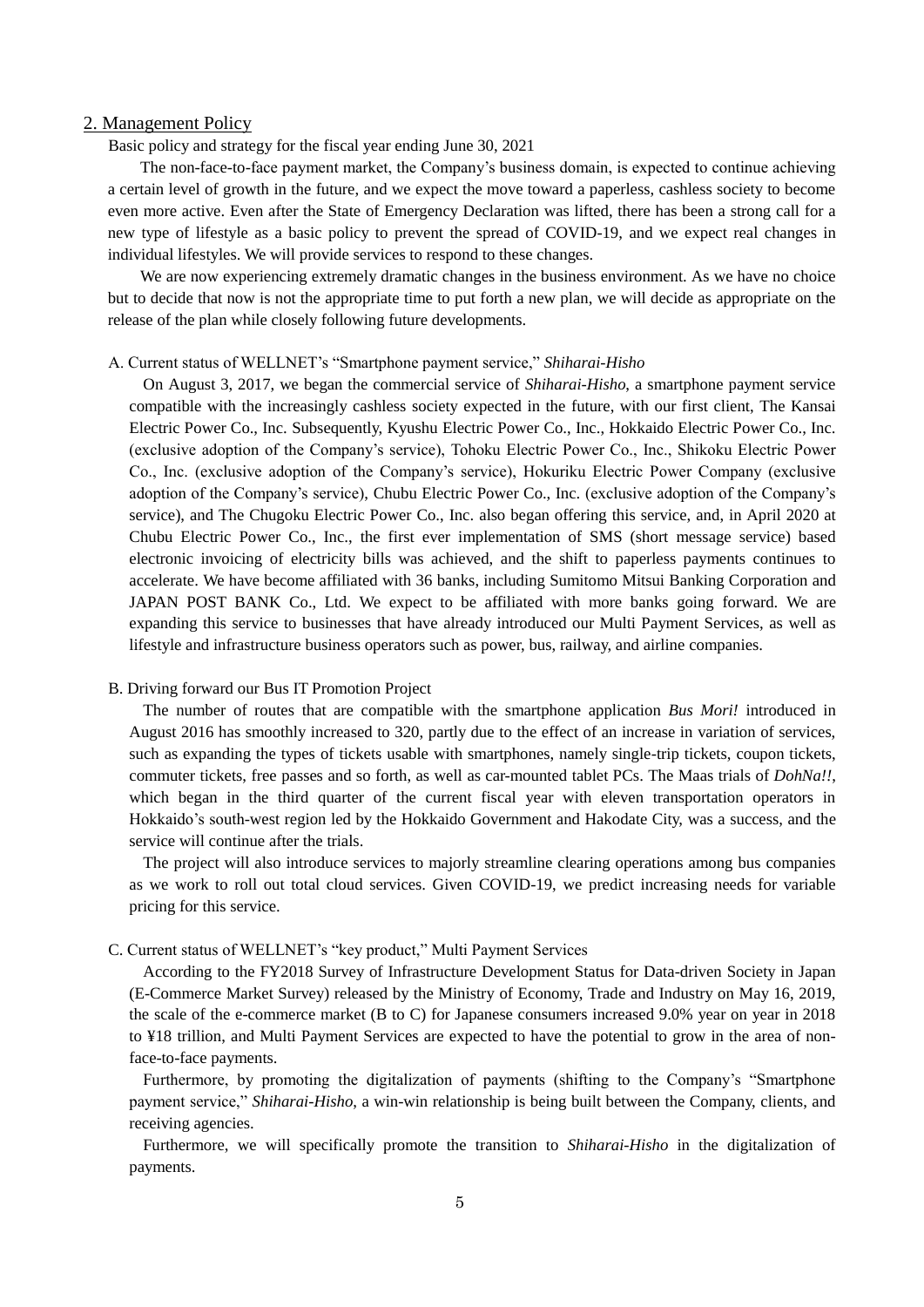#### D. R&D for the future

In an effort to capture the huge waves of "IoT" and "FinTech," we are forming affiliations where necessary with universities, etc. with diverse knowledge and technologies and choosing the right course for R&D. Furthermore, we will also evaluate the need to invest in venture companies to create added value in addition to payments.

## E. Activities contributing to local communities

As part of our social contribution, we are providing support to many students through our WELLNET Scholarship, established to help financially struggling students at colleges of technology in Hokkaido. Many letters of gratitude were received from these students, which motivated our employees. We will continue with these activities.

The new Sapporo Office scheduled for completion in May 2021 aims to earn the "WELL Certification" Platinum Rank by building an office focused on the health and work environment of our employees. The WELL Certification is an initiative that began in 2014 in the U.S. to evaluate and certify spaces including buildings and offices from the standpoint of human health. It is a cutting-edge initiative in Japan, with only a few certifications awarded. This initiative represents an investment in the Company's most important asset, our employees, and we also believe that it will lead to increased corporate value in the form of increased productivity, workstyle reforms, and the achievement of SDGs.

#### F. Performance forecast and shareholder returns

Because the impact from changes in economic activity due to COVID-19 makes it difficult to make any forecasts at present, the Company will announce a performance forecast promptly as soon as it is reasonably possible to make estimates. Meanwhile, out of consideration for our shareholders, we plan for the dividend payout ratio to be 50% or more.

# <span id="page-7-0"></span>3. Basic Principle on the Selection of Accounting Standards

The Company's policy, for the time being, is to prepare the financial statements in accordance with J-GAAP, in consideration of the comparability of financial statements over time as well as between companies.

With respect to the adoption of IFRS, the Company will make decision as appropriate, in view of the circumstances both in Japan and abroad.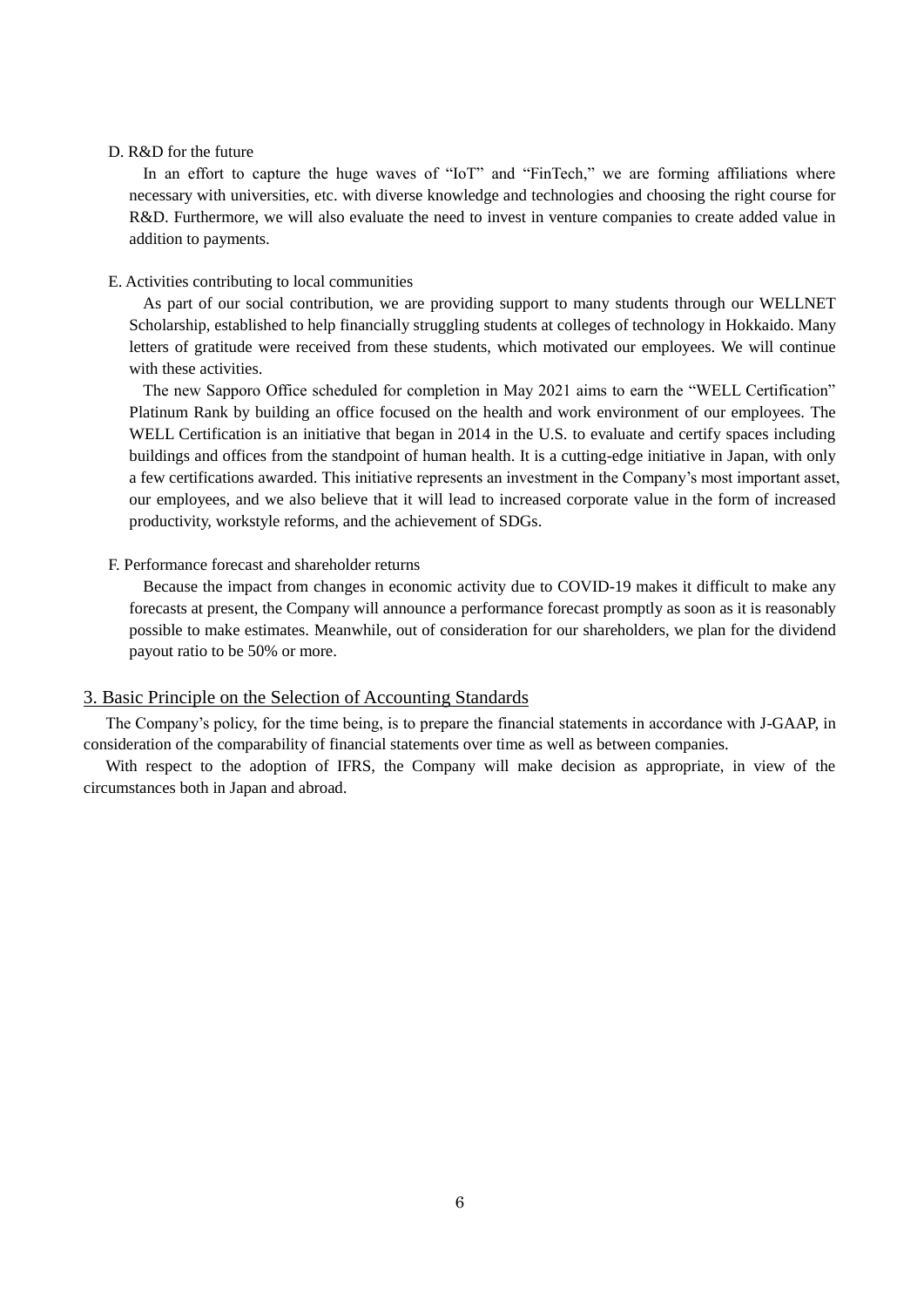# <span id="page-8-0"></span>4. Financial Statements and Significant Notes

<span id="page-8-1"></span>(1) Balance Sheet

|                                     | As of June 30, 2019 | As of June 30, 2020 |
|-------------------------------------|---------------------|---------------------|
| Assets                              |                     |                     |
| Current assets                      |                     |                     |
| Cash and deposits                   | 12,915,351          | 8,689,868           |
| Accounts receivable - trade         | 560,714             | 474,856             |
| Merchandise                         | 2,133               | 2,577               |
| Work in process                     | 8,574               | 2,884               |
| Supplies                            | 1,438               | 6,572               |
| Prepaid expenses                    | 79,656              | 90,657              |
| Deposits paid                       | 1,051,660           | 4,394,838           |
| Other                               | 518,909             | 842,220             |
| Total current assets                | 15,138,438          | 14,504,476          |
| Non-current assets                  |                     |                     |
| Property, plant and equipment       |                     |                     |
| <b>Buildings</b>                    | 284,506             | 280,578             |
| Accumulated depreciation            | (145, 632)          | (152, 207)          |
| Buildings, net                      | 138,873             | 128,371             |
| <b>Structures</b>                   | 12,459              | 12,799              |
| Accumulated depreciation            | (9, 452)            | (9,785)             |
| Structures, net                     | 3,007               | 3,014               |
| Tools, furniture and fixtures       | 784,756             | 675,019             |
| Accumulated depreciation            | (638, 112)          | (563,348)           |
| Tools, furniture and fixtures, net  | 146,643             | 111,671             |
| Land                                | 1,739,209           | 1,739,209           |
| Construction in progress            |                     | 869,007             |
| Total property, plant and equipment | 2,027,734           | 2,851,274           |
| Intangible assets                   |                     |                     |
| Trademark right                     | 1,696               | 1,421               |
| Software                            | 1,078,368           | 874,769             |
| Total intangible assets             | 1,080,065           | 876,190             |
| Investments and other assets        |                     |                     |
| Investment securities               | 205,965             | 203,759             |
| Long-term prepaid expenses          | 35,968              | 48,006              |
| Investments in capital              | 100,362             | 75,990              |
| Guarantee deposits                  | 198,643             | 1,285,509           |
| Prepaid pension costs               | 18,441              | 20,218              |
| Deferred tax assets                 | 150,902             | 207,165             |
| Other                               | 4,157               | 2,220               |
| Total investments and other assets  | 714,441             | 1,842,871           |
| Total non-current assets            | 3,822,241           | 5,570,337           |
| Total assets                        | 18,960,679          | 20,074,813          |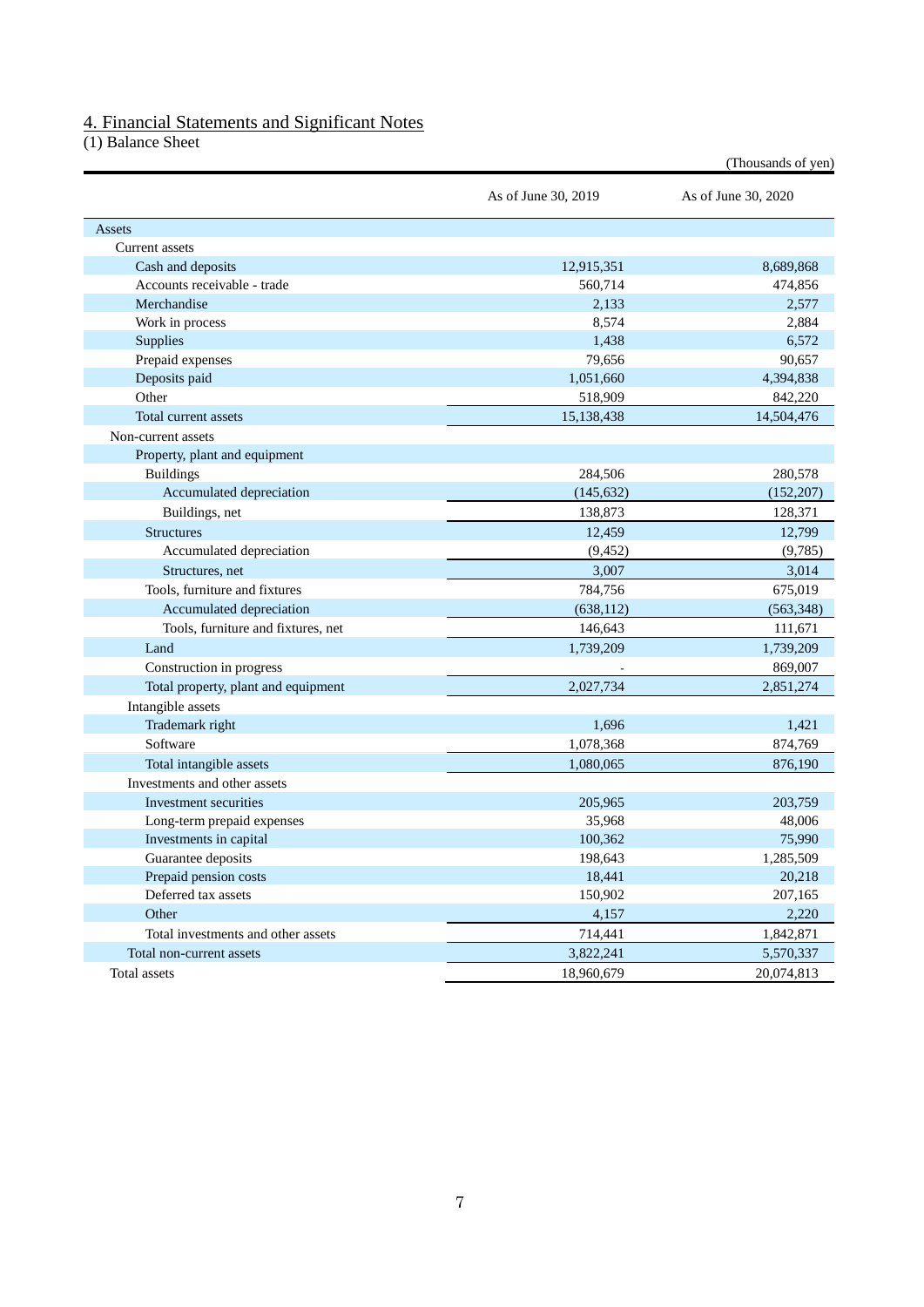|                                                       |                     | (Thousands of yen)  |
|-------------------------------------------------------|---------------------|---------------------|
|                                                       | As of June 30, 2019 | As of June 30, 2020 |
| Liabilities                                           |                     |                     |
| <b>Current liabilities</b>                            |                     |                     |
| Accounts payable - trade                              | 476,794             | 454,549             |
| Short-term borrowings                                 |                     | 740,000             |
| Accounts payable - other                              | 169,766             | 155,437             |
| Accrued expenses                                      | 22,600              | 18,232              |
| Income taxes payable                                  | 71,416              | 210,987             |
| Advances received                                     | 278                 | 313                 |
| Deposits received                                     | 1,138,123           | 4,903,373           |
| Receiving agency deposits                             | 9,393,868           | 6,339,896           |
| Provision for point card certificates                 | 274                 | 5                   |
| Other                                                 | 52,296              | 44,500              |
| Total current liabilities                             | 11,325,418          | 12,867,295          |
| Non-current liabilities                               |                     |                     |
| Provision for share-based remuneration                | 48,240              | 54,073              |
| Asset retirement obligations                          | 7,154               |                     |
| Long-term accounts payable - other                    | 119,007             | 119,007             |
| Other                                                 | 17,276              | 24,601              |
| Total non-current liabilities                         | 191,678             | 197,682             |
| <b>Total liabilities</b>                              | 11,517,096          | 13,064,977          |
| Net assets                                            |                     |                     |
| Shareholders' equity                                  |                     |                     |
| Share capital                                         | 667,782             | 667,782             |
| Capital surplus                                       |                     |                     |
| Legal capital surplus                                 | 3,509,216           | 3,509,216           |
| Total capital surpluses                               | 3,509,216           | 3,509,216           |
| Retained earnings                                     |                     |                     |
| Legal retained earnings                               | 22,010              | 22,010              |
| Other retained earnings                               |                     |                     |
| General reserve                                       | 3,160,000           | 3,160,000           |
| Retained earnings brought forward                     | 835,844             | 369,212             |
| Total retained earnings                               | 4,017,854           | 3,551,222           |
| Treasury shares                                       | (841, 337)          | (788, 210)          |
| Total shareholders' equity                            | 7,353,515           | 6,940,011           |
| Valuation and translation adjustments                 |                     |                     |
| Valuation difference on available-for-sale securities | (98)                | (3,067)             |
| Total valuation and translation adjustments           | (98)                | (3,067)             |
| Share acquisition rights                              | 90,165              | 72,892              |
| Total net assets                                      | 7,443,582           | 7,009,836           |
| Total liabilities and net assets                      | 18,960,679          | 20,074,813          |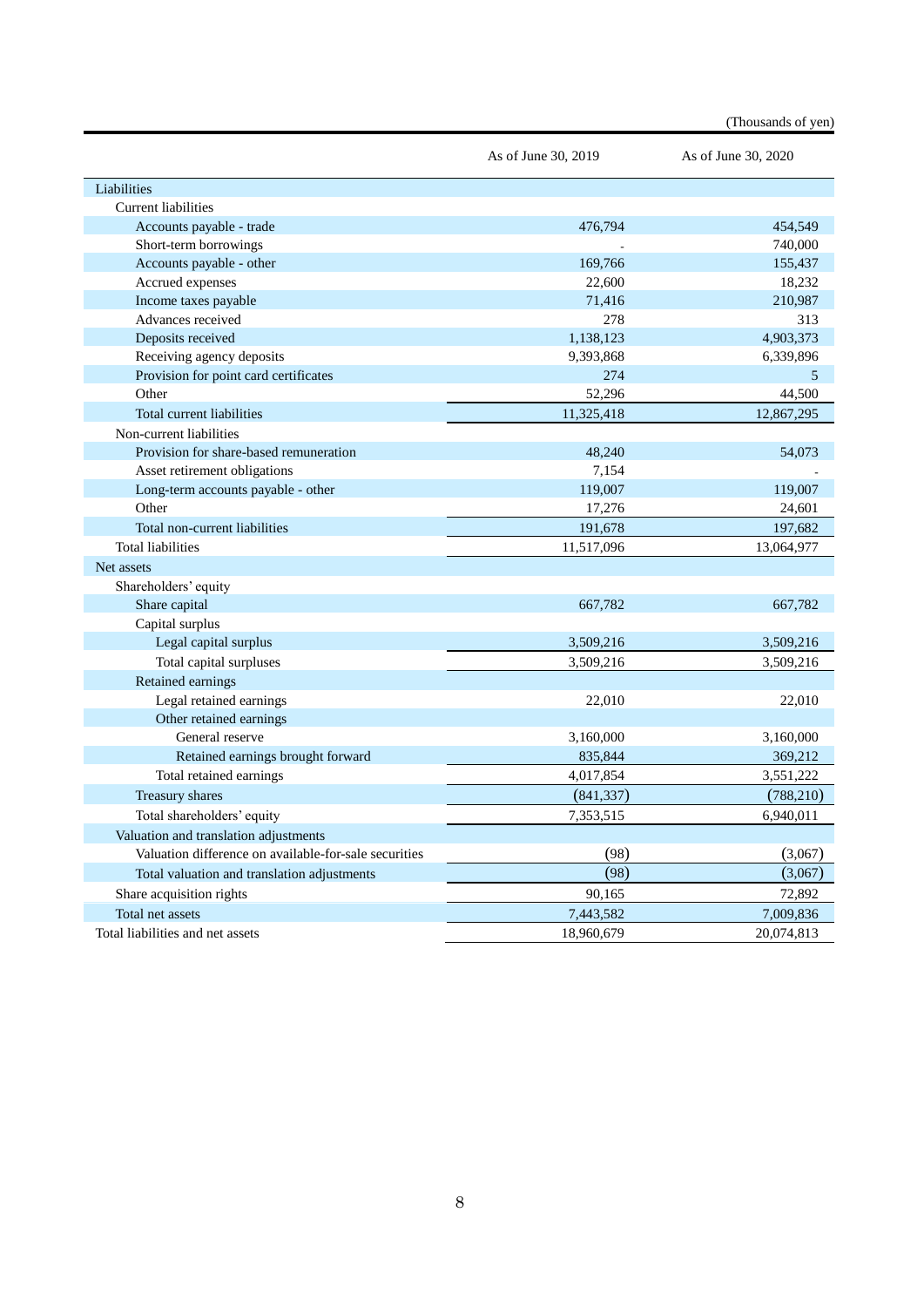# <span id="page-10-0"></span>(2) Statement of Income

|                                                |                   | (Thousands of yen) |
|------------------------------------------------|-------------------|--------------------|
|                                                | Fiscal year ended | Fiscal year ended  |
|                                                | June 30, 2019     | June 30, 2020      |
| Net sales                                      | 10,032,138        | 9,379,528          |
| Cost of sales                                  | 8,422,626         | 7,758,259          |
| Gross profit                                   | 1,609,512         | 1,621,268          |
| Selling, general and administrative expenses   | 1,106,304         | 803,864            |
| Operating profit                               | 503,207           | 817,404            |
| Non-operating income                           |                   |                    |
| Interest income                                | 1,476             | 471                |
| Interest on securities                         | 2,951             | 537                |
| Dividend income                                | 6,155             | 44                 |
| Gain on investments in investment partnerships | 6,956             | 1,034              |
| Insurance claim income                         | 2,848             | 305                |
| Gain on forfeiture of unclaimed dividends      | 932               | 1,237              |
| Rental income                                  | 3,471             | 3,921              |
| Other                                          | 2,548             | 1,867              |
| Total non-operating income                     | 27,340            | 9,418              |
| Non-operating expenses                         |                   |                    |
| Interest expenses                              |                   | 178                |
| Total non-operating expenses                   |                   | 178                |
| Ordinary profit                                | 530,548           | 826,644            |
| Extraordinary income                           |                   |                    |
| Gain on reversal of share acquisition rights   | 7,034             | 4,821              |
| Total extraordinary income                     | 7.034             | 4,821              |
| <b>Extraordinary losses</b>                    |                   |                    |
| <b>Impairment</b> loss                         |                   | 112,659            |
| Total extraordinary losses                     |                   | 112,659            |
| Profit before income taxes                     | 537,582           | 718,805            |
| Income taxes - current                         | 179,420           | 279,363            |
| Income taxes - deferred                        | (16,740)          | (54,966)           |
| Total income taxes                             | 162,680           | 224,397            |
| Profit                                         | 374,902           | 494,408            |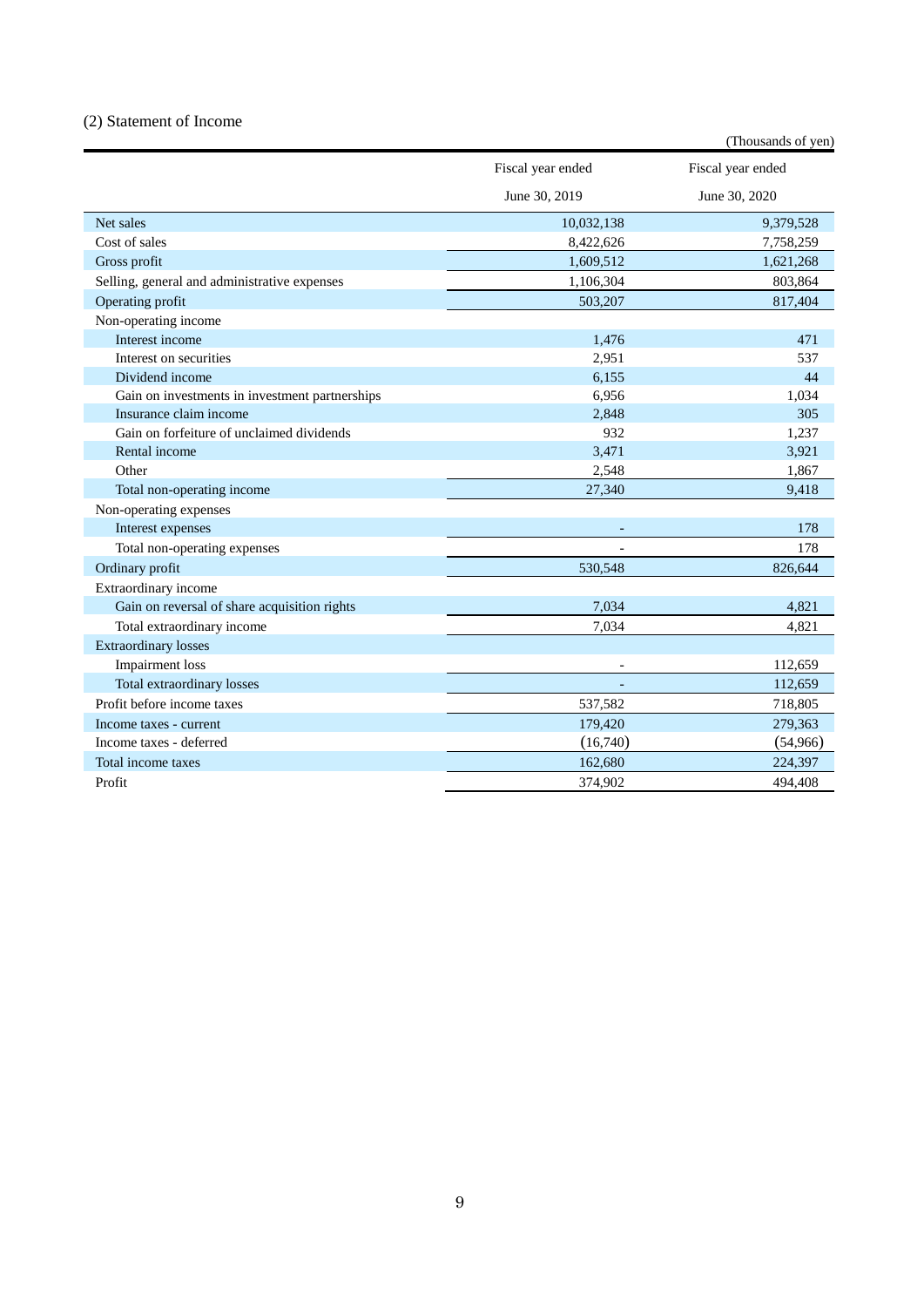# (Schedule of cost of sales)

Schedule of cost of sales

|     |                                        |                    | Fiscal year ended June 30, 2019<br>(from July 1, 2018 to June 30, 2019) |                       |                          |        | Fiscal year ended June 30, 2020<br>(from July 1, 2019 to June 30, 2020) |                            |
|-----|----------------------------------------|--------------------|-------------------------------------------------------------------------|-----------------------|--------------------------|--------|-------------------------------------------------------------------------|----------------------------|
|     | Class                                  | <b>Note</b><br>no. |                                                                         | Amount (Thousand yen) | Com-<br>position<br>(% ) |        | Amount (Thousand yen)                                                   | $Com-$<br>position<br>(% ) |
| I.  | Cost of merchandise sold               |                    |                                                                         |                       |                          |        |                                                                         |                            |
|     | Beginning merchandise                  |                    | 2,206                                                                   |                       |                          | 2,133  |                                                                         |                            |
|     | Cost of purchased<br>2.<br>merchandise |                    | 27,173                                                                  |                       |                          | 24,431 |                                                                         |                            |
|     | Total                                  |                    | 29,379                                                                  |                       |                          | 26,564 |                                                                         |                            |
|     | 3. Ending merchandise                  |                    | 2,133                                                                   | 27,245                | 0.3                      | 2,577  | 23,987                                                                  | 0.3                        |
| П.  | Labor cost                             |                    |                                                                         | 546,945               | 6.2                      |        | 410,962                                                                 | 5.2                        |
| Ш.  | Expenses                               | $*2$               |                                                                         | 8,029,031             | 91.6                     |        | 7,286,084                                                               | 91.6                       |
| IV. | Subcontract expenses                   |                    |                                                                         | 160,839               | 1.8                      |        | 237,441                                                                 | 3.0                        |
|     | Total                                  |                    |                                                                         | 8,764,062             | 100.0                    |        | 7,958,476                                                               | 100.0                      |
|     | Transfer to other account              | $*3$               |                                                                         | 339,492               |                          |        | 205,907                                                                 |                            |
|     | Beginning work-in-process              |                    |                                                                         | 6,630                 |                          |        | 8,574                                                                   |                            |
|     | Ending work-in-process                 |                    |                                                                         | 8,574                 |                          |        | 2,884                                                                   |                            |
|     | Cost of sales                          | $*1$               |                                                                         | 8,422,626             |                          |        | 7,758,259                                                               |                            |
|     |                                        |                    |                                                                         |                       |                          |        |                                                                         |                            |

(Notes) \*1. Cost of sales is calculated based on the job-order cost system.

\*2. Details of the expenses are as follows.

(Thousand yen)

| Item                  | Fiscal year ended June 30, 2019 | Fiscal year ended June 30, 2020 |
|-----------------------|---------------------------------|---------------------------------|
| Receiving agency fees | 6,915,221                       | 6,376,213                       |
| Invoice postage fees  | 222,327                         | 217,202                         |
| Depreciation          | 422,685                         | 373,112                         |
| Other                 | 468,796                         | 319,557                         |
| Total                 | 8,029,031                       | 7,286,084                       |

\*3. Details of the transfer to other account are as follows.

(Thousand yen)

| Item                                 | Fiscal year ended June 30, 2019 | Fiscal year ended June 30, 2020 |
|--------------------------------------|---------------------------------|---------------------------------|
| Software                             | 305,892                         | 205.684                         |
| Research and development<br>expenses | 33.599                          | 223                             |
| Total                                | 339,492                         | 205,907                         |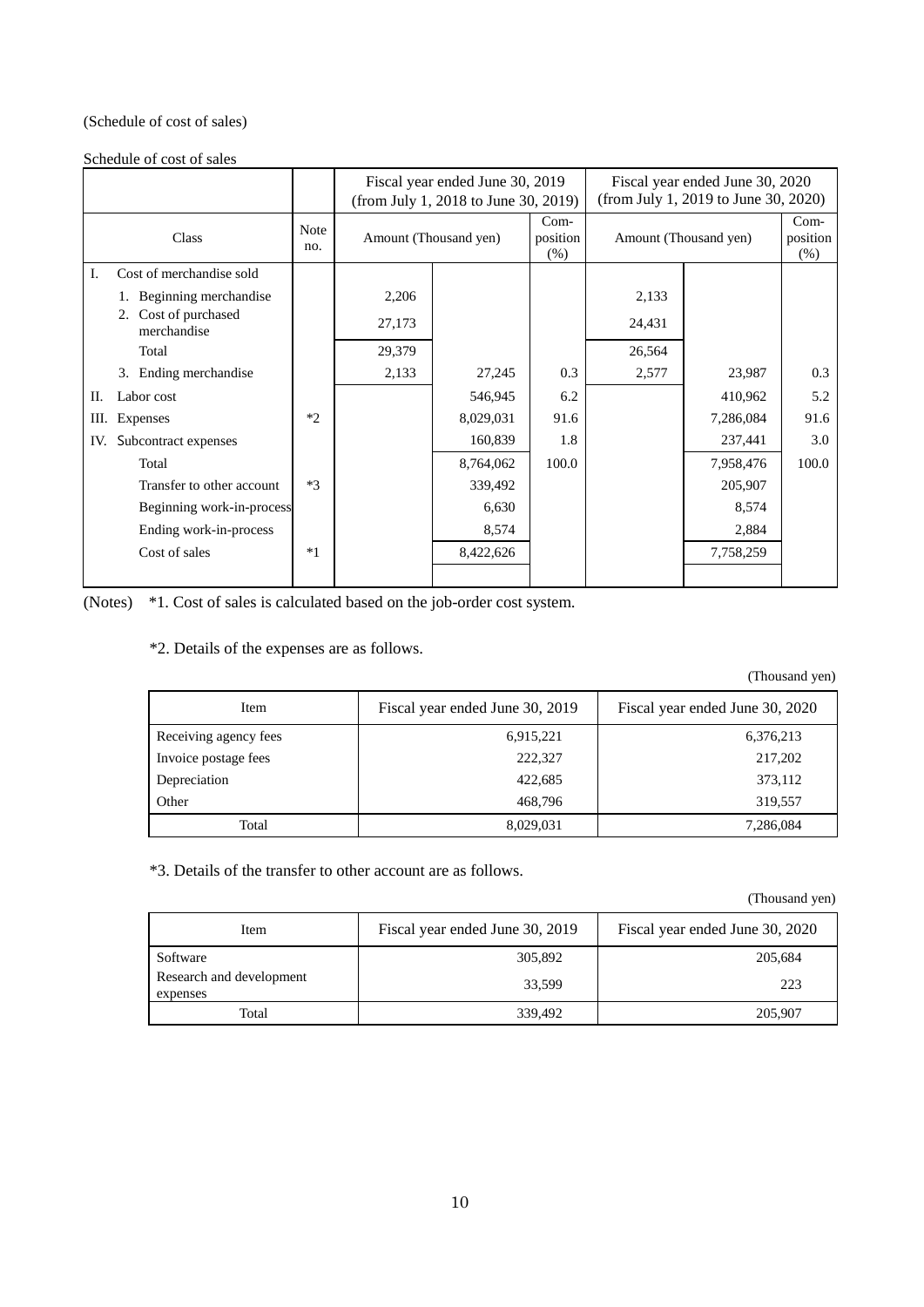## <span id="page-12-0"></span>(3) Statement of Changes in Equity

Fiscal year ended June 30, 2019 (from July 1, 2018 to June 30, 2019)

|                                                            |               |                                     |               |                            |                                        |                         |                                            | (Thousands of yen)         |  |
|------------------------------------------------------------|---------------|-------------------------------------|---------------|----------------------------|----------------------------------------|-------------------------|--------------------------------------------|----------------------------|--|
|                                                            |               | Shareholders' equity                |               |                            |                                        |                         |                                            |                            |  |
|                                                            |               | Capital surplus                     |               |                            | Retained earnings                      |                         |                                            |                            |  |
|                                                            | Share capital |                                     |               |                            |                                        | Other retained earnings |                                            |                            |  |
|                                                            |               | Legal capital<br>surplus<br>surplus | Total capital | Legal retained<br>earnings | Reserve for<br>special<br>depreciation | General<br>reserve      | Retained<br>earnings<br>brought<br>forward | Total retained<br>earnings |  |
| Balance at beginning of<br>current period                  | 667,782       | 3,509,216                           | 3,509,216     | 22,010                     | 1,565                                  | 3,160,000               | 1,506,650                                  | 4,690,225                  |  |
| Changes of items during<br>period                          |               |                                     |               |                            |                                        |                         |                                            |                            |  |
| Reversal of reserve for<br>special depreciation            |               |                                     |               |                            | (1, 565)                               |                         | 1,565                                      |                            |  |
| Dividends of surplus                                       |               |                                     |               |                            |                                        |                         | (928, 717)                                 | (928, 717)                 |  |
| Profit                                                     |               |                                     |               |                            |                                        |                         | 374,902                                    | 374,902                    |  |
| Purchase of treasury<br>shares                             |               |                                     |               |                            |                                        |                         |                                            |                            |  |
| Disposal of treasury<br>shares                             |               |                                     |               |                            |                                        |                         | (118, 556)                                 | (118, 556)                 |  |
| Net changes of items<br>other than shareholders'<br>equity |               |                                     |               |                            |                                        |                         |                                            |                            |  |
| Total changes of items<br>during period                    | ٠             | ۰                                   | ۰             |                            | (1,565)                                | $\bar{ }$               | (670, 805)                                 | (672, 370)                 |  |
| Balance at end of current<br>period                        | 667,782       | 3,509,216                           | 3,509,216     | 22,010                     | $\overline{\phantom{a}}$               | 3,160,000               | 835,844                                    | 4,017,854                  |  |

|                                                            | Shareholders' equity |                                  |                                                                 | Valuation and translation<br>adjustments          | Share                 |                     |
|------------------------------------------------------------|----------------------|----------------------------------|-----------------------------------------------------------------|---------------------------------------------------|-----------------------|---------------------|
|                                                            | Treasury<br>shares   | Total<br>shareholders'<br>equity | Valuation<br>difference on<br>available-for-<br>sale securities | Total valuation<br>and translation<br>adjustments | acquisition<br>rights | Total net<br>assets |
| Balance at beginning of<br>current period                  | (1,054,932)          | 7,812,292                        | 485                                                             | 485                                               | 94,411                | 7,907,189           |
| Changes of items during<br>period                          |                      |                                  |                                                                 |                                                   |                       |                     |
| Reversal of reserve for<br>special depreciation            |                      |                                  |                                                                 |                                                   |                       |                     |
| Dividends of surplus                                       |                      | (928, 717)                       |                                                                 |                                                   |                       | (928, 717)          |
| Profit                                                     |                      | 374,902                          |                                                                 |                                                   |                       | 374,902             |
| Purchase of treasury<br>shares                             | (198)                | (198)                            |                                                                 |                                                   |                       | (198)               |
| Disposal of treasury<br>shares                             | 213,792              | 95,236                           |                                                                 |                                                   |                       | 95,236              |
| Net changes of items<br>other than shareholders'<br>equity |                      |                                  | (583)                                                           | (583)                                             | (4,246)               | (4,830)             |
| Total changes of items<br>during period                    | 213,594              | (458, 776)                       | (583)                                                           | (583)                                             | (4,246)               | (463,606)           |
| Balance at end of current<br>period                        | (841, 337)           | 7,353,515                        | (98)                                                            | (98)                                              | 90,165                | 7,443,582           |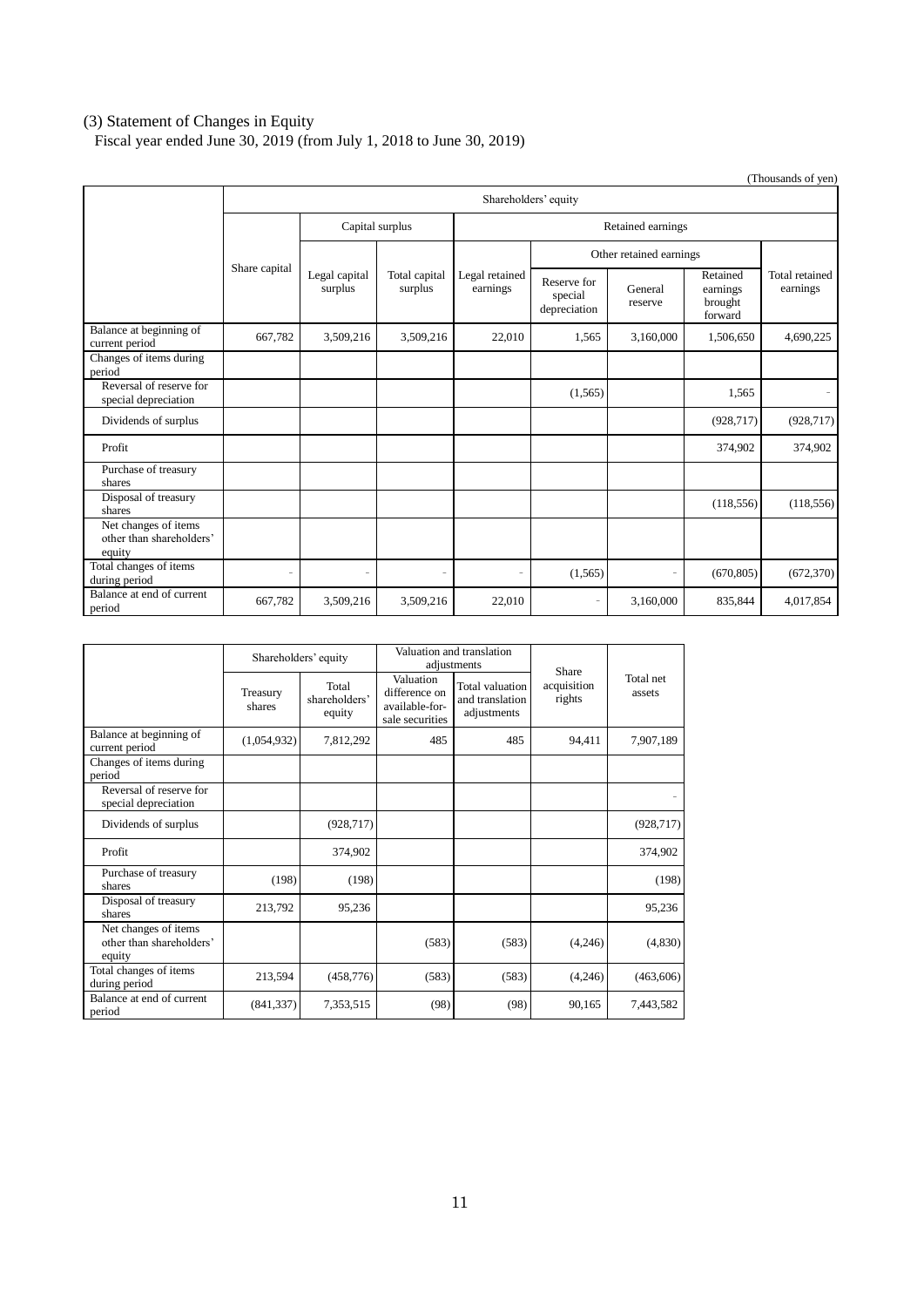# Fiscal year ended June 30, 2020 (from July 1, 2019 to June 30, 2020)

|                                                            |                          |                          |                            |                                        |                    |                                            |                            | (Thousands of yen) |  |
|------------------------------------------------------------|--------------------------|--------------------------|----------------------------|----------------------------------------|--------------------|--------------------------------------------|----------------------------|--------------------|--|
|                                                            |                          | Shareholders' equity     |                            |                                        |                    |                                            |                            |                    |  |
|                                                            |                          | Capital surplus          |                            | Retained earnings                      |                    |                                            |                            |                    |  |
|                                                            |                          |                          |                            |                                        |                    | Other retained earnings                    |                            |                    |  |
| Share capital                                              | Legal capital<br>surplus | Total capital<br>surplus | Legal retained<br>earnings | Reserve for<br>special<br>depreciation | General<br>reserve | Retained<br>earnings<br>brought<br>forward | Total retained<br>earnings |                    |  |
| Balance at beginning of<br>current period                  | 667,782                  | 3,509,216                | 3,509,216                  | 22,010                                 | ٠                  | 3,160,000                                  | 835,844                    | 4,017,854          |  |
| Changes of items during<br>period                          |                          |                          |                            |                                        |                    |                                            |                            |                    |  |
| Reversal of reserve for<br>special depreciation            |                          |                          |                            |                                        |                    |                                            |                            |                    |  |
| Dividends of surplus                                       |                          |                          |                            |                                        |                    |                                            | (937, 847)                 | (937, 847)         |  |
| Profit                                                     |                          |                          |                            |                                        |                    |                                            | 494,408                    | 494,408            |  |
| Purchase of treasury<br>shares                             |                          |                          |                            |                                        |                    |                                            |                            |                    |  |
| Disposal of treasury<br>shares                             |                          |                          |                            |                                        |                    |                                            | (23, 192)                  | (23, 192)          |  |
| Net changes of items<br>other than shareholders'<br>equity |                          |                          |                            |                                        |                    |                                            |                            |                    |  |
| Total changes of items<br>during period                    | i.                       | $\overline{a}$           | ٠                          | ٠                                      |                    | $\overline{\phantom{a}}$                   | (466, 632)                 | (466, 632)         |  |
| Balance at end of current<br>period                        | 667,782                  | 3,509,216                | 3,509,216                  | 22,010                                 |                    | 3,160,000                                  | 369,212                    | 3,551,222          |  |

|                                                            | Shareholders' equity |                                  |                                                                 | Valuation and translation<br>adjustments          | Share                 |                     |
|------------------------------------------------------------|----------------------|----------------------------------|-----------------------------------------------------------------|---------------------------------------------------|-----------------------|---------------------|
|                                                            | Treasury<br>shares   | Total<br>shareholders'<br>equity | Valuation<br>difference on<br>available-for-<br>sale securities | Total valuation<br>and translation<br>adjustments | acquisition<br>rights | Total net<br>assets |
| Balance at beginning of<br>current period                  | (841, 337)           | 7,353,515                        | (98)                                                            | (98)                                              | 90,165                | 7,443,582           |
| Changes of items during<br>period                          |                      |                                  |                                                                 |                                                   |                       |                     |
| Reversal of reserve for<br>special depreciation            |                      |                                  |                                                                 |                                                   |                       |                     |
| Dividends of surplus                                       |                      | (937, 847)                       |                                                                 |                                                   |                       | (937, 847)          |
| Profit                                                     |                      | 494,408                          |                                                                 |                                                   |                       | 494,408             |
| Purchase of treasury<br>shares                             |                      |                                  |                                                                 |                                                   |                       |                     |
| Disposal of treasury<br>shares                             | 53,127               | 29,934                           |                                                                 |                                                   |                       | 29,934              |
| Net changes of items<br>other than shareholders'<br>equity |                      |                                  | (2,969)                                                         | (2,969)                                           | (17,272)              | (20,241)            |
| Total changes of items<br>during period                    | 53,127               | (413,504)                        | (2,969)                                                         | (2,969)                                           | (17,272)              | (433,746)           |
| Balance at end of current<br>period                        | (788, 210)           | 6,940,011                        | (3,067)                                                         | (3,067)                                           | 72,892                | 7,009,836           |

12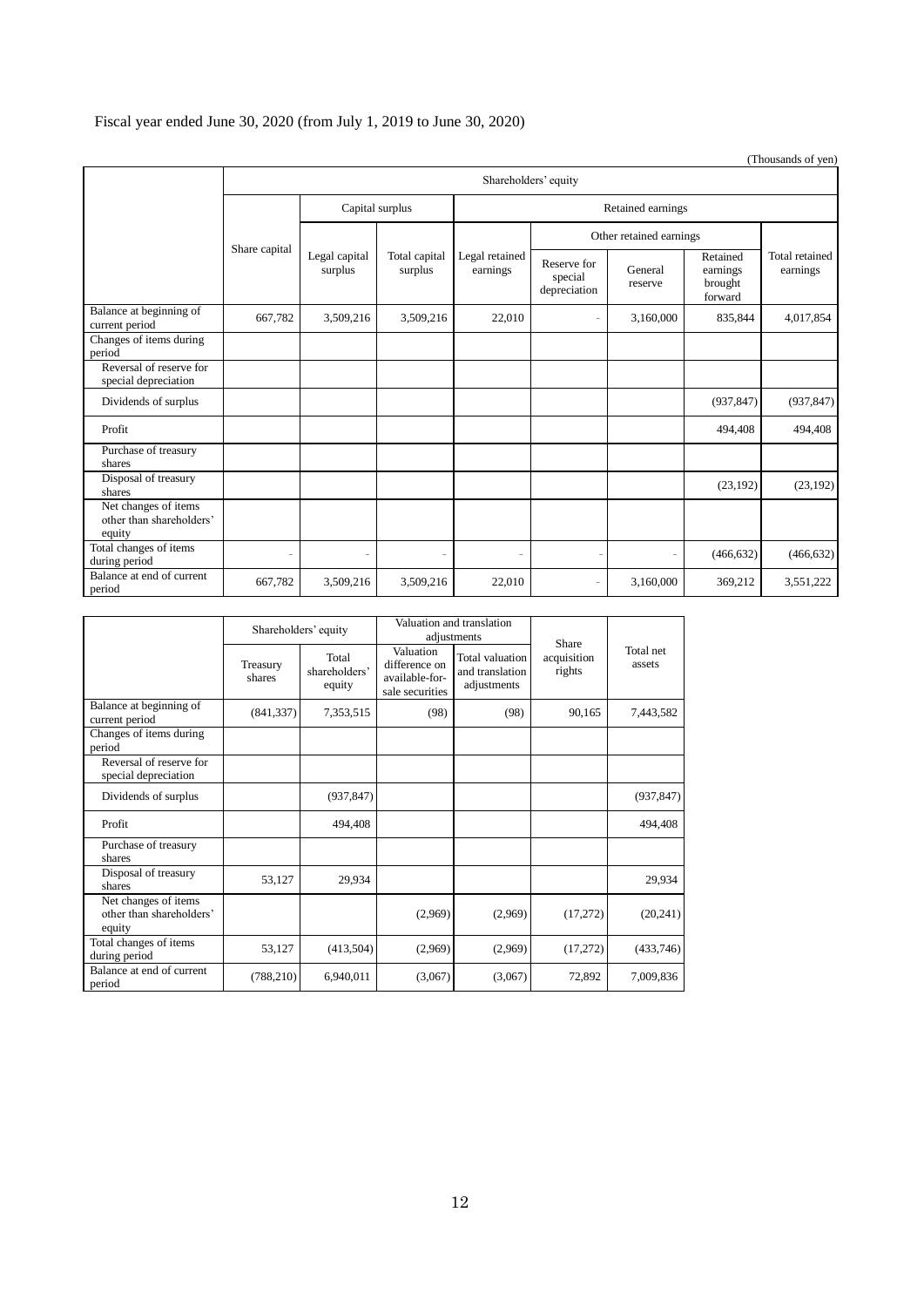# <span id="page-14-0"></span>(4) Statement of Cash Flows

| Fiscal year ended<br>Fiscal year ended<br>June 30, 2019<br>June 30, 2020<br>Cash flows from operating activities<br>Profit before income taxes<br>537,582<br>718,805<br>444,529<br>Depreciation<br>376,956<br><b>Impairment</b> loss<br>112,659<br>Interest and dividend income<br>(10, 583)<br>(1,052)<br>178<br>Interest expenses<br>Loss (gain) on investments in investment partnerships<br>(6,956)<br>(1,034)<br>Decrease (increase) in operating accounts receivable<br>36,072<br>Decrease (increase) in trade receivables<br>(21, 683)<br>85,858<br>Decrease (increase) in inventories<br>(1,876)<br>112<br>Increase (decrease) in operating accounts payable<br>(73, 555)<br>Increase (decrease) in trade payables<br>(35, 639)<br>(22, 245)<br>Increase (decrease) in receiving agency deposits<br>2,434,785<br>(3,053,971)<br>Other, net<br>81,180<br>79,088<br>3,383,854<br>Subtotal<br>(1,704,644)<br>Interest and dividends received<br>15,894<br>3,357<br>Interest paid<br>(1, 484)<br>(224, 558)<br>(144,008)<br>Income taxes paid<br>Net cash provided by (used in) operating activities<br>3,175,191<br>(1,846,779)<br>Cash flows from investing activities<br>Purchase of securities<br>(2,999,619)<br>Proceeds from redemption of securities<br>4,000,000<br>Purchase of property, plant and equipment<br>(1,615,609)<br>(893,590)<br>Purchase of intangible assets<br>(360,091)<br>(224,316)<br>Payments into time deposits<br>(100,006)<br>(6)<br>Proceeds from withdrawal of time deposits<br>1,000,000<br>600,000<br>Proceeds from share of profits on investments in capital<br>23,000<br>Payments of leasehold and guarantee deposits<br>(81)<br>(1,086,866)<br>Net cash provided by (used in) investing activities<br>(475, 408)<br>(1,181,780) |                                      | (Thousands of yen) |
|---------------------------------------------------------------------------------------------------------------------------------------------------------------------------------------------------------------------------------------------------------------------------------------------------------------------------------------------------------------------------------------------------------------------------------------------------------------------------------------------------------------------------------------------------------------------------------------------------------------------------------------------------------------------------------------------------------------------------------------------------------------------------------------------------------------------------------------------------------------------------------------------------------------------------------------------------------------------------------------------------------------------------------------------------------------------------------------------------------------------------------------------------------------------------------------------------------------------------------------------------------------------------------------------------------------------------------------------------------------------------------------------------------------------------------------------------------------------------------------------------------------------------------------------------------------------------------------------------------------------------------------------------------------------------------------------------------------------------------------------------------------------------|--------------------------------------|--------------------|
|                                                                                                                                                                                                                                                                                                                                                                                                                                                                                                                                                                                                                                                                                                                                                                                                                                                                                                                                                                                                                                                                                                                                                                                                                                                                                                                                                                                                                                                                                                                                                                                                                                                                                                                                                                           |                                      |                    |
|                                                                                                                                                                                                                                                                                                                                                                                                                                                                                                                                                                                                                                                                                                                                                                                                                                                                                                                                                                                                                                                                                                                                                                                                                                                                                                                                                                                                                                                                                                                                                                                                                                                                                                                                                                           |                                      |                    |
|                                                                                                                                                                                                                                                                                                                                                                                                                                                                                                                                                                                                                                                                                                                                                                                                                                                                                                                                                                                                                                                                                                                                                                                                                                                                                                                                                                                                                                                                                                                                                                                                                                                                                                                                                                           |                                      |                    |
|                                                                                                                                                                                                                                                                                                                                                                                                                                                                                                                                                                                                                                                                                                                                                                                                                                                                                                                                                                                                                                                                                                                                                                                                                                                                                                                                                                                                                                                                                                                                                                                                                                                                                                                                                                           |                                      |                    |
|                                                                                                                                                                                                                                                                                                                                                                                                                                                                                                                                                                                                                                                                                                                                                                                                                                                                                                                                                                                                                                                                                                                                                                                                                                                                                                                                                                                                                                                                                                                                                                                                                                                                                                                                                                           |                                      |                    |
|                                                                                                                                                                                                                                                                                                                                                                                                                                                                                                                                                                                                                                                                                                                                                                                                                                                                                                                                                                                                                                                                                                                                                                                                                                                                                                                                                                                                                                                                                                                                                                                                                                                                                                                                                                           |                                      |                    |
|                                                                                                                                                                                                                                                                                                                                                                                                                                                                                                                                                                                                                                                                                                                                                                                                                                                                                                                                                                                                                                                                                                                                                                                                                                                                                                                                                                                                                                                                                                                                                                                                                                                                                                                                                                           |                                      |                    |
|                                                                                                                                                                                                                                                                                                                                                                                                                                                                                                                                                                                                                                                                                                                                                                                                                                                                                                                                                                                                                                                                                                                                                                                                                                                                                                                                                                                                                                                                                                                                                                                                                                                                                                                                                                           |                                      |                    |
|                                                                                                                                                                                                                                                                                                                                                                                                                                                                                                                                                                                                                                                                                                                                                                                                                                                                                                                                                                                                                                                                                                                                                                                                                                                                                                                                                                                                                                                                                                                                                                                                                                                                                                                                                                           |                                      |                    |
|                                                                                                                                                                                                                                                                                                                                                                                                                                                                                                                                                                                                                                                                                                                                                                                                                                                                                                                                                                                                                                                                                                                                                                                                                                                                                                                                                                                                                                                                                                                                                                                                                                                                                                                                                                           |                                      |                    |
|                                                                                                                                                                                                                                                                                                                                                                                                                                                                                                                                                                                                                                                                                                                                                                                                                                                                                                                                                                                                                                                                                                                                                                                                                                                                                                                                                                                                                                                                                                                                                                                                                                                                                                                                                                           |                                      |                    |
|                                                                                                                                                                                                                                                                                                                                                                                                                                                                                                                                                                                                                                                                                                                                                                                                                                                                                                                                                                                                                                                                                                                                                                                                                                                                                                                                                                                                                                                                                                                                                                                                                                                                                                                                                                           |                                      |                    |
|                                                                                                                                                                                                                                                                                                                                                                                                                                                                                                                                                                                                                                                                                                                                                                                                                                                                                                                                                                                                                                                                                                                                                                                                                                                                                                                                                                                                                                                                                                                                                                                                                                                                                                                                                                           |                                      |                    |
|                                                                                                                                                                                                                                                                                                                                                                                                                                                                                                                                                                                                                                                                                                                                                                                                                                                                                                                                                                                                                                                                                                                                                                                                                                                                                                                                                                                                                                                                                                                                                                                                                                                                                                                                                                           |                                      |                    |
|                                                                                                                                                                                                                                                                                                                                                                                                                                                                                                                                                                                                                                                                                                                                                                                                                                                                                                                                                                                                                                                                                                                                                                                                                                                                                                                                                                                                                                                                                                                                                                                                                                                                                                                                                                           |                                      |                    |
|                                                                                                                                                                                                                                                                                                                                                                                                                                                                                                                                                                                                                                                                                                                                                                                                                                                                                                                                                                                                                                                                                                                                                                                                                                                                                                                                                                                                                                                                                                                                                                                                                                                                                                                                                                           |                                      |                    |
|                                                                                                                                                                                                                                                                                                                                                                                                                                                                                                                                                                                                                                                                                                                                                                                                                                                                                                                                                                                                                                                                                                                                                                                                                                                                                                                                                                                                                                                                                                                                                                                                                                                                                                                                                                           |                                      |                    |
|                                                                                                                                                                                                                                                                                                                                                                                                                                                                                                                                                                                                                                                                                                                                                                                                                                                                                                                                                                                                                                                                                                                                                                                                                                                                                                                                                                                                                                                                                                                                                                                                                                                                                                                                                                           |                                      |                    |
|                                                                                                                                                                                                                                                                                                                                                                                                                                                                                                                                                                                                                                                                                                                                                                                                                                                                                                                                                                                                                                                                                                                                                                                                                                                                                                                                                                                                                                                                                                                                                                                                                                                                                                                                                                           |                                      |                    |
|                                                                                                                                                                                                                                                                                                                                                                                                                                                                                                                                                                                                                                                                                                                                                                                                                                                                                                                                                                                                                                                                                                                                                                                                                                                                                                                                                                                                                                                                                                                                                                                                                                                                                                                                                                           |                                      |                    |
|                                                                                                                                                                                                                                                                                                                                                                                                                                                                                                                                                                                                                                                                                                                                                                                                                                                                                                                                                                                                                                                                                                                                                                                                                                                                                                                                                                                                                                                                                                                                                                                                                                                                                                                                                                           |                                      |                    |
|                                                                                                                                                                                                                                                                                                                                                                                                                                                                                                                                                                                                                                                                                                                                                                                                                                                                                                                                                                                                                                                                                                                                                                                                                                                                                                                                                                                                                                                                                                                                                                                                                                                                                                                                                                           |                                      |                    |
|                                                                                                                                                                                                                                                                                                                                                                                                                                                                                                                                                                                                                                                                                                                                                                                                                                                                                                                                                                                                                                                                                                                                                                                                                                                                                                                                                                                                                                                                                                                                                                                                                                                                                                                                                                           |                                      |                    |
|                                                                                                                                                                                                                                                                                                                                                                                                                                                                                                                                                                                                                                                                                                                                                                                                                                                                                                                                                                                                                                                                                                                                                                                                                                                                                                                                                                                                                                                                                                                                                                                                                                                                                                                                                                           |                                      |                    |
|                                                                                                                                                                                                                                                                                                                                                                                                                                                                                                                                                                                                                                                                                                                                                                                                                                                                                                                                                                                                                                                                                                                                                                                                                                                                                                                                                                                                                                                                                                                                                                                                                                                                                                                                                                           |                                      |                    |
|                                                                                                                                                                                                                                                                                                                                                                                                                                                                                                                                                                                                                                                                                                                                                                                                                                                                                                                                                                                                                                                                                                                                                                                                                                                                                                                                                                                                                                                                                                                                                                                                                                                                                                                                                                           |                                      |                    |
|                                                                                                                                                                                                                                                                                                                                                                                                                                                                                                                                                                                                                                                                                                                                                                                                                                                                                                                                                                                                                                                                                                                                                                                                                                                                                                                                                                                                                                                                                                                                                                                                                                                                                                                                                                           |                                      |                    |
|                                                                                                                                                                                                                                                                                                                                                                                                                                                                                                                                                                                                                                                                                                                                                                                                                                                                                                                                                                                                                                                                                                                                                                                                                                                                                                                                                                                                                                                                                                                                                                                                                                                                                                                                                                           |                                      |                    |
|                                                                                                                                                                                                                                                                                                                                                                                                                                                                                                                                                                                                                                                                                                                                                                                                                                                                                                                                                                                                                                                                                                                                                                                                                                                                                                                                                                                                                                                                                                                                                                                                                                                                                                                                                                           |                                      |                    |
|                                                                                                                                                                                                                                                                                                                                                                                                                                                                                                                                                                                                                                                                                                                                                                                                                                                                                                                                                                                                                                                                                                                                                                                                                                                                                                                                                                                                                                                                                                                                                                                                                                                                                                                                                                           |                                      |                    |
|                                                                                                                                                                                                                                                                                                                                                                                                                                                                                                                                                                                                                                                                                                                                                                                                                                                                                                                                                                                                                                                                                                                                                                                                                                                                                                                                                                                                                                                                                                                                                                                                                                                                                                                                                                           |                                      |                    |
|                                                                                                                                                                                                                                                                                                                                                                                                                                                                                                                                                                                                                                                                                                                                                                                                                                                                                                                                                                                                                                                                                                                                                                                                                                                                                                                                                                                                                                                                                                                                                                                                                                                                                                                                                                           | Cash flows from financing activities |                    |
| Purchase of treasury shares<br>(31)                                                                                                                                                                                                                                                                                                                                                                                                                                                                                                                                                                                                                                                                                                                                                                                                                                                                                                                                                                                                                                                                                                                                                                                                                                                                                                                                                                                                                                                                                                                                                                                                                                                                                                                                       |                                      |                    |
| Proceeds from disposal of treasury shares resulting from<br>79,148<br>1<br>exercise of subscription rights to shares                                                                                                                                                                                                                                                                                                                                                                                                                                                                                                                                                                                                                                                                                                                                                                                                                                                                                                                                                                                                                                                                                                                                                                                                                                                                                                                                                                                                                                                                                                                                                                                                                                                      |                                      |                    |
| (936, 930)<br>Dividends paid<br>(927, 550)                                                                                                                                                                                                                                                                                                                                                                                                                                                                                                                                                                                                                                                                                                                                                                                                                                                                                                                                                                                                                                                                                                                                                                                                                                                                                                                                                                                                                                                                                                                                                                                                                                                                                                                                |                                      |                    |
| Proceeds from short-term borrowings<br>740,000                                                                                                                                                                                                                                                                                                                                                                                                                                                                                                                                                                                                                                                                                                                                                                                                                                                                                                                                                                                                                                                                                                                                                                                                                                                                                                                                                                                                                                                                                                                                                                                                                                                                                                                            |                                      |                    |
| Net cash provided by (used in) financing activities<br>(848, 434)<br>(196, 928)                                                                                                                                                                                                                                                                                                                                                                                                                                                                                                                                                                                                                                                                                                                                                                                                                                                                                                                                                                                                                                                                                                                                                                                                                                                                                                                                                                                                                                                                                                                                                                                                                                                                                           |                                      |                    |
| Net increase (decrease) in cash and cash equivalents<br>1,851,349<br>(3,225,489)                                                                                                                                                                                                                                                                                                                                                                                                                                                                                                                                                                                                                                                                                                                                                                                                                                                                                                                                                                                                                                                                                                                                                                                                                                                                                                                                                                                                                                                                                                                                                                                                                                                                                          |                                      |                    |
| Cash and cash equivalents at beginning of period<br>9,983,995<br>11,835,344                                                                                                                                                                                                                                                                                                                                                                                                                                                                                                                                                                                                                                                                                                                                                                                                                                                                                                                                                                                                                                                                                                                                                                                                                                                                                                                                                                                                                                                                                                                                                                                                                                                                                               |                                      |                    |
| Cash and cash equivalents at end of period<br>11,835,344<br>8,609,855                                                                                                                                                                                                                                                                                                                                                                                                                                                                                                                                                                                                                                                                                                                                                                                                                                                                                                                                                                                                                                                                                                                                                                                                                                                                                                                                                                                                                                                                                                                                                                                                                                                                                                     |                                      |                    |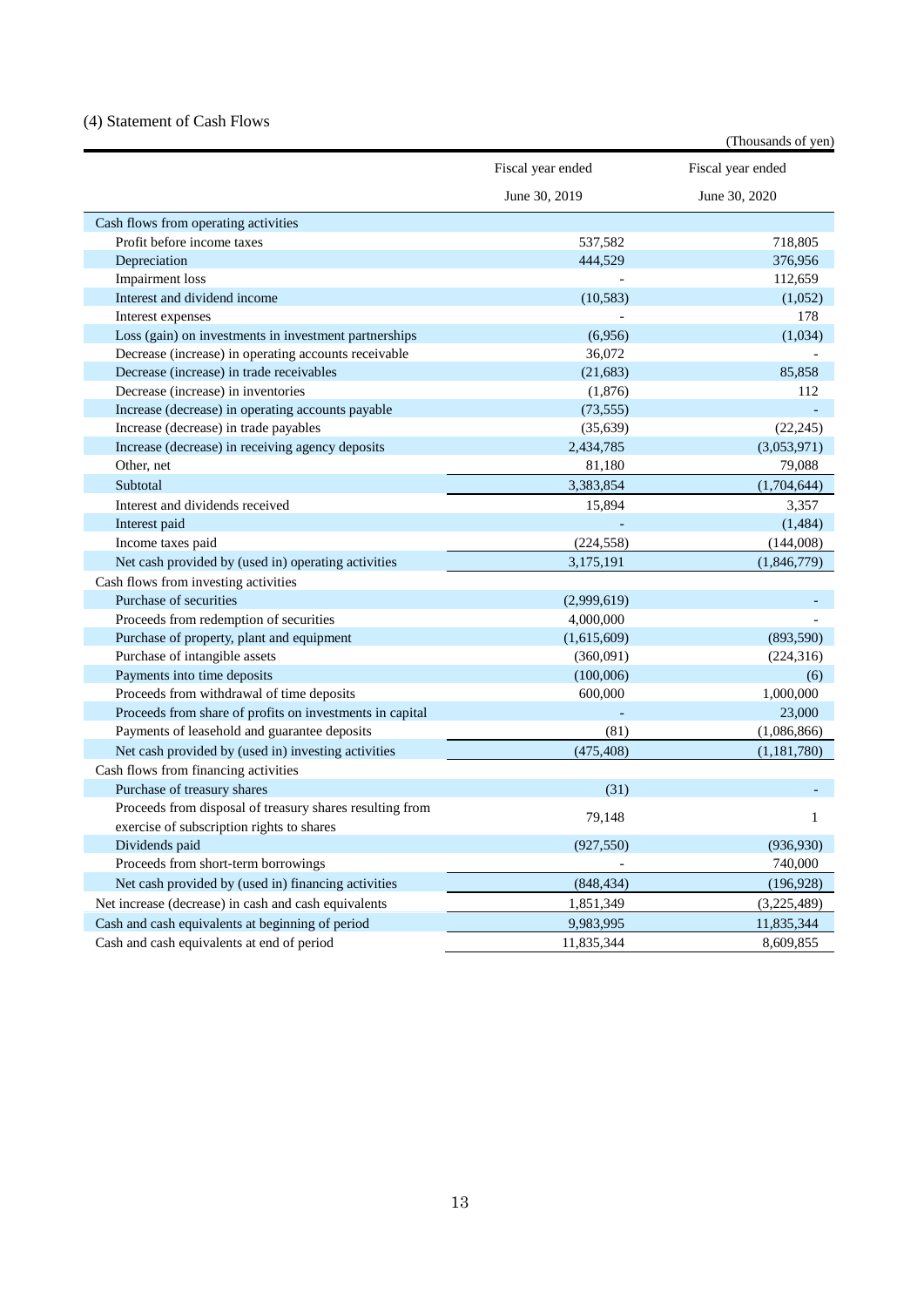<span id="page-15-0"></span>(5) Notes to Financial Statements

<span id="page-15-1"></span>(Notes on going concern assumption)

There is no relevant information.

#### <span id="page-15-2"></span>(Additional information)

(Employee Stock Ownership Plan)

In July 2010, we introduced the Employee Stock Ownership Plan (J-ESOP; hereafter, "the program") with the aim of providing employees with benefits, raising their motivation to boost the share price with higher earnings, and sharing profits with shareholders and employees.

(1) Overview of the program

The program grants retiring employees shares in the Company based on the Share Granting Rules established in advance by the Company.

The Company gives employees points based on their contributions to earnings and their years of service and grants them shares in the Company equivalent to their cumulative points when they retire. These shares are acquired, including the future portion, based on an amount entrusted in advance, and managed separately as assets in trust.

With the introduction of this system, employees' motivation to work and their interest in share prices rises, and it is also expected to help attract talented employees.

(2) We have applied the "Practical Solution on Transactions of Delivering the Company's Own Stock to Employees, etc., through Trusts" (PTIF No. 30, March 26, 2015), but accounting treatment is based on the method previously adopted.

#### (3) Matters related to Company shares held by the trust

The book value in the trust was ¥89,166 thousand at the end of the previous fiscal year and ¥88,703 thousand at the end of the current fiscal year. The Company shares held by the trust are posted as treasury stock under shareholders' equity.

The number of outstanding shares at the end of the previous fiscal year was 192,600 and was 191,600 at the end of the current fiscal year. The average number of shares during the fiscal year was 192,600 in the previous fiscal year and 191,835 in the current fiscal year. The number of shares at the end of the fiscal year and the average number of shares during the fiscal year are not included in the treasury stock excluded when calculating per share information.

## (Accounting estimates related to the impact of COVID-19)

The effects of COVID-19 continued through the end of the current fiscal year and the Company's business activities were affected. While it has had an effect on business related to transportation services, such as airlines, buses and railways, has become substantial with large-scale cancellations, we believe that the nonface-to-face payment market, the Company's business domain, will continue to grow amid the economic trend searching for new lifestyles in the "with-Corona" age.

The Company has made estimates of the recoverability of deferred tax assets and impairment accounting for non-current assets on the assumption that the effects of COVID-19 will continue for at least a certain period of time into the following fiscal year based on the available information.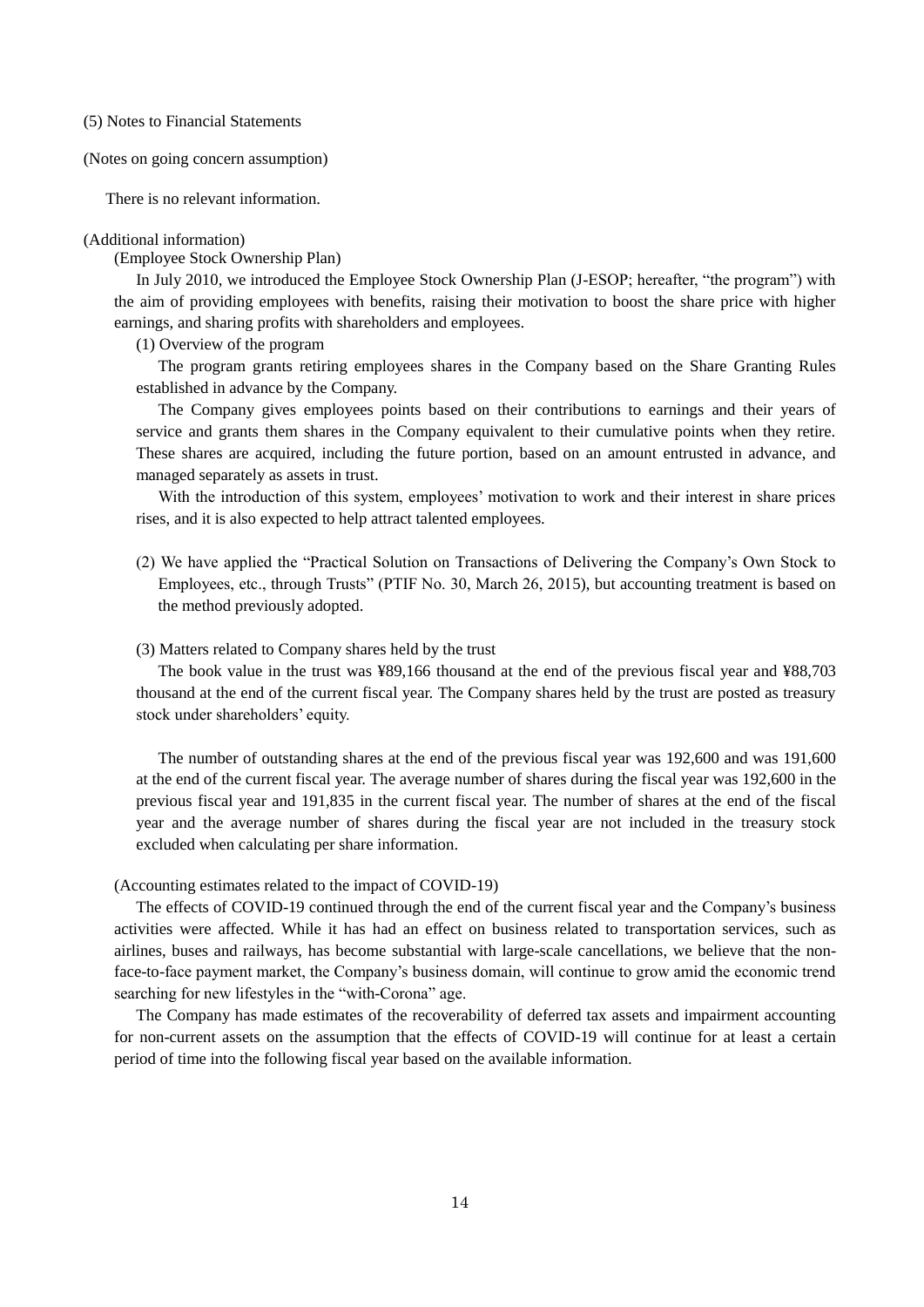<span id="page-16-0"></span>(Significant accounting policies)

- 1. Valuation standards and valuation methods for securities
- (1) Held-to-maturity securities

Amortized cost method (interest method)

(2) Available-for-sale securities

Available-for-sale securities with market value

The market value method is applied, based on the market value as of the fiscal-end. The entire valuation difference from the purchase price is recorded directly as net assets, and the cost of securities sold is calculated using the moving-average method.

- 2. Valuation standards and valuation methods of inventories
- (1) Merchandise

Stated at cost using the moving-average method (balance sheet amount is calculated by writing down the book value of assets which decreased in profitability).

(2) Work in process

Stated at cost using the specific identification method (balance sheet amount is calculated by writing down the book value of assets which decreased in profitability).

(3) Supplies

Stated at cost using the last purchase price method (balance sheet amount is calculated by writing down the book value of assets which decreased in profitability).

- 3. Depreciation methods of non-current assets
- (1) Property, plant and equipment

Declining balance method (however, straight-line method for all the buildings (excluding accessories) acquired on or after April 1, 1998, accessories to buildings and structures acquired on or after April 1, 2016, and server equipment providing services on an integrated basis with software, of tools, furniture and fixtures). The useful lives of the major assets are as follows.

| Buildings:                     | 7-39 years   |
|--------------------------------|--------------|
| Tools, furniture and fixtures: | $3-15$ years |

(2) Intangible assets

Straight-line depreciation Software for internal use is amortized based on its internally estimated useful life (3 to 5 years).

- 4. Basis for recording allowances
- (1) Allowance for doubtful accounts

To prepare for bad debt losses, the Company records estimated amount of uncollectable receivables, based on loan loss ratio for general receivables, and case-by-case review of collectability for specific receivables such as doubtful accounts receivable. Since actual loan loss until the end of the fiscal year under review was negligible, loan loss ratio for general receivables is assumed as zero.

(2) Provision for bonuses

To prepare for the payment of bonuses for employees, estimated amount of payment of bonuses is recorded.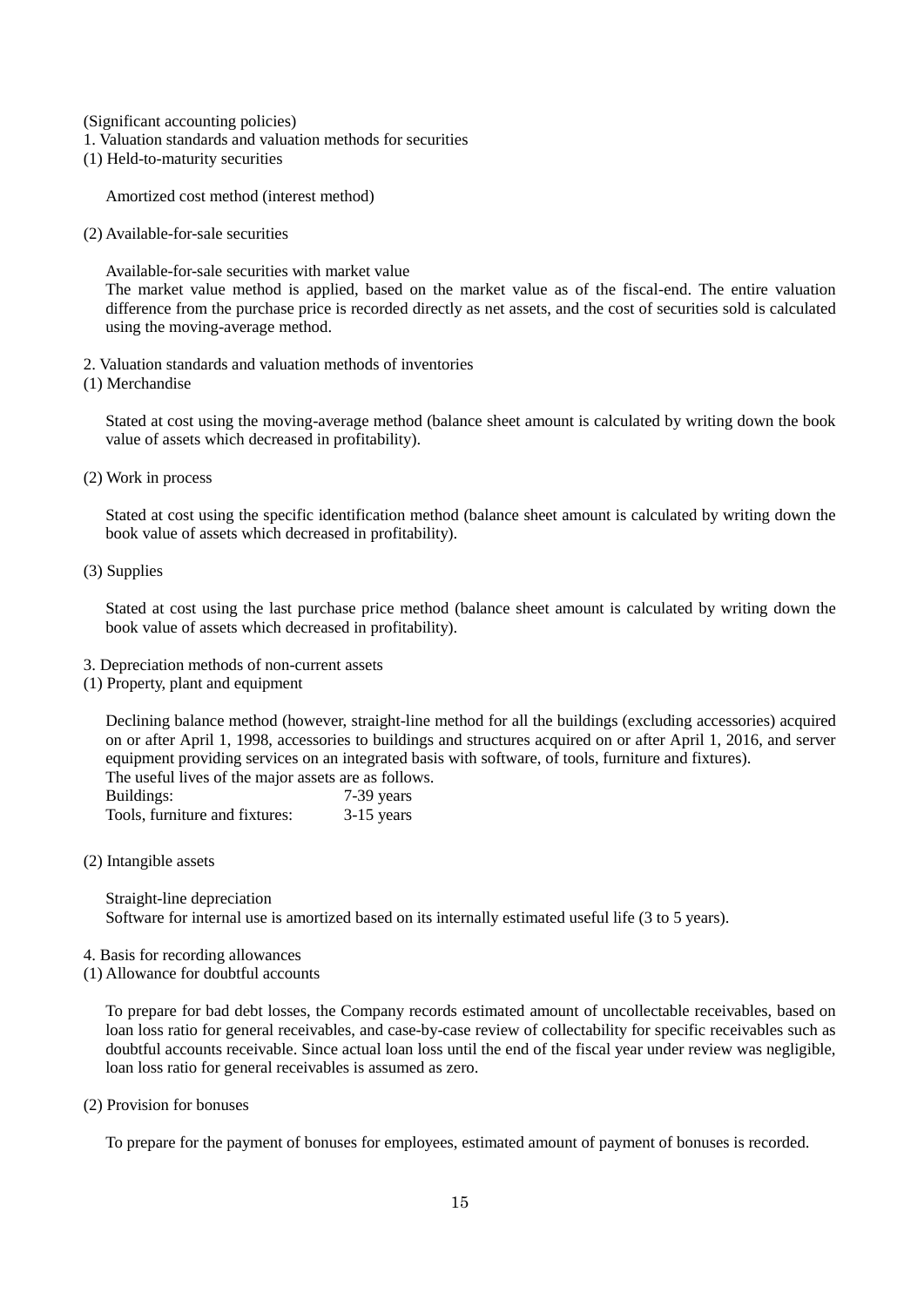#### (3) Provision for retirement benefits

To prepare for the payment of employees' retirement benefits, an amount based on retirement benefit obligations (amount required by simplified method at year-end to pay for voluntary termination) and pension assets as of the end of the fiscal year under review is recorded. In the event that pension assets exceed retirement benefit obligations, such excess shall be recorded as prepaid pension cost under "other" in investments and other assets.

# (4) Provision for granting of shares

To prepare for the granting of shares to employees in accordance with the Share Granting Rules, estimated amount of share granting obligations as of the end of the fiscal year under review is recorded.

(5) Provision for point card certificates

We give points to people who have *Shiharai-Hisho* accounts, and record the amount expected to be used in the future as point reserves to prepare for future obligations in the event that these points are used.

5. The range of cash within the statement of cash flows

Cash within the statement of cash flows include cash at hand, demand deposits and short-term investments that are easily converted into cash, with little risk of fluctuation in value and reach maturity within three months from acquisition.

6. Other significant matters underlying the preparation of financial statements

Accounting of consumption taxes

All transactions are recorded net of consumption taxes and local consumption taxes.

Non-deductible consumption taxes are recorded as periodic expenses for the fiscal year in which they incur. However, non-deductible consumption taxes associated with non-current assets are recorded under "other" in investments and other assets, subject to equal amortization in accordance with the provisions of the Corporation Tax Act.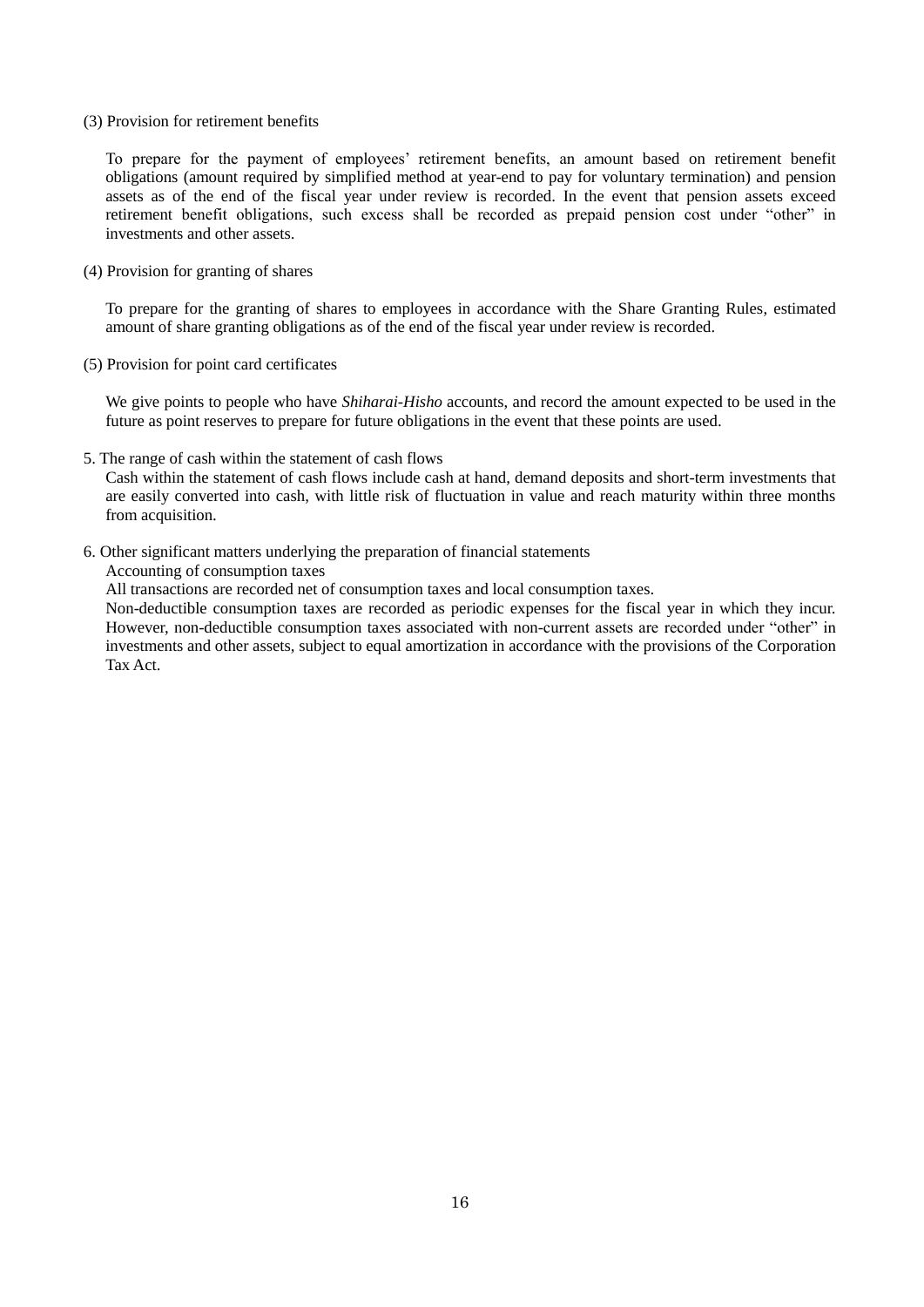#### <span id="page-18-0"></span>(Changes in presentation)

#### (Notes to Balance Sheet)

"Deposits paid," which was included in "other" under current assets for the previous fiscal year, is separately presented as "deposits paid" under current assets from the fourth quarter of the current fiscal year due to an increase in its materiality. To reflect this change in presentation, the Company reclassified its financial statements for the fourth quarter of the previous fiscal year. As a result, ¥1,570,569 thousand that had been presented in "other" under current assets in the Balance Sheet for the fourth quarter of the previous fiscal year was reclassified into ¥1,051,660 thousand in "deposits paid" and ¥518,909 thousand in "other."

#### (Notes to Statement of Income)

"Gain on forfeiture of unclaimed dividends" and "rental income," which were included in "other" under nonoperating income for the previous fiscal year, are separately presented as "gain on forfeiture of unclaimed dividends" and "rental income" under non-operating income from the six months ended December 31, 2019 due to increases in their materiality. To reflect this change in presentation, the Company reclassified its financial statements for the fiscal year ended June 30, 2019. As a result, ¥6,952 thousand that had been presented in "other" under non-operating income in the Statement of Income for the fiscal year ended June 30, 2019 was reclassified into ¥932 thousand in "gain on forfeiture of unclaimed dividends," ¥3,471 thousand in "rental income" and ¥2,548 thousand in "other."

## <span id="page-18-1"></span>(Notes to Balance Sheet)

# Receiving agency deposits

Receiving agency deposits are deposits related to money collection business, and an equivalent amount is included in the deposits.

<span id="page-18-2"></span>(Notes to Statement of Income)

\*1 Approximate ratio of expenses included in selling expenses was 16% in the previous fiscal year, and 10% in the fiscal year under review. Approximate ratio of expenses included in general and administrative expenses was 84% in the previous fiscal year, and 90% in the fiscal year under review.

The major components and amounts of selling, general and administrative expenses are as follows.

|                                  |                                 | (Thousand yen)                                                                                               |
|----------------------------------|---------------------------------|--------------------------------------------------------------------------------------------------------------|
|                                  | Fiscal year ended June 30, 2019 | Fiscal year ended June 30, 2020<br>(from July 1, 2018 to June 30, 2019) (from July 1, 2019 to June 30, 2020) |
| Advertising expenses             | 145,778                         | 54,723                                                                                                       |
| Directors' compensations         | 74,563                          | 61,937                                                                                                       |
| Salaries, allowances and bonuses | 299,427                         | 274,839                                                                                                      |
| Rent expenses                    | 46,846                          | 26.244                                                                                                       |
| Depreciation                     | 18,162                          | 3,844                                                                                                        |
| <b>Commission</b> fees           | 40,373                          | 41,286                                                                                                       |

\*2 Total research and development expenses included in selling, general and administrative expenses

|                                      | (Thousand yen)                       |
|--------------------------------------|--------------------------------------|
| Fiscal year ended June 30, 2019      | Fiscal year ended June 30, 2020      |
| (from July 1, 2018 to June 30, 2019) | (from July 1, 2019 to June 30, 2020) |
| 74.639                               | 11.344                               |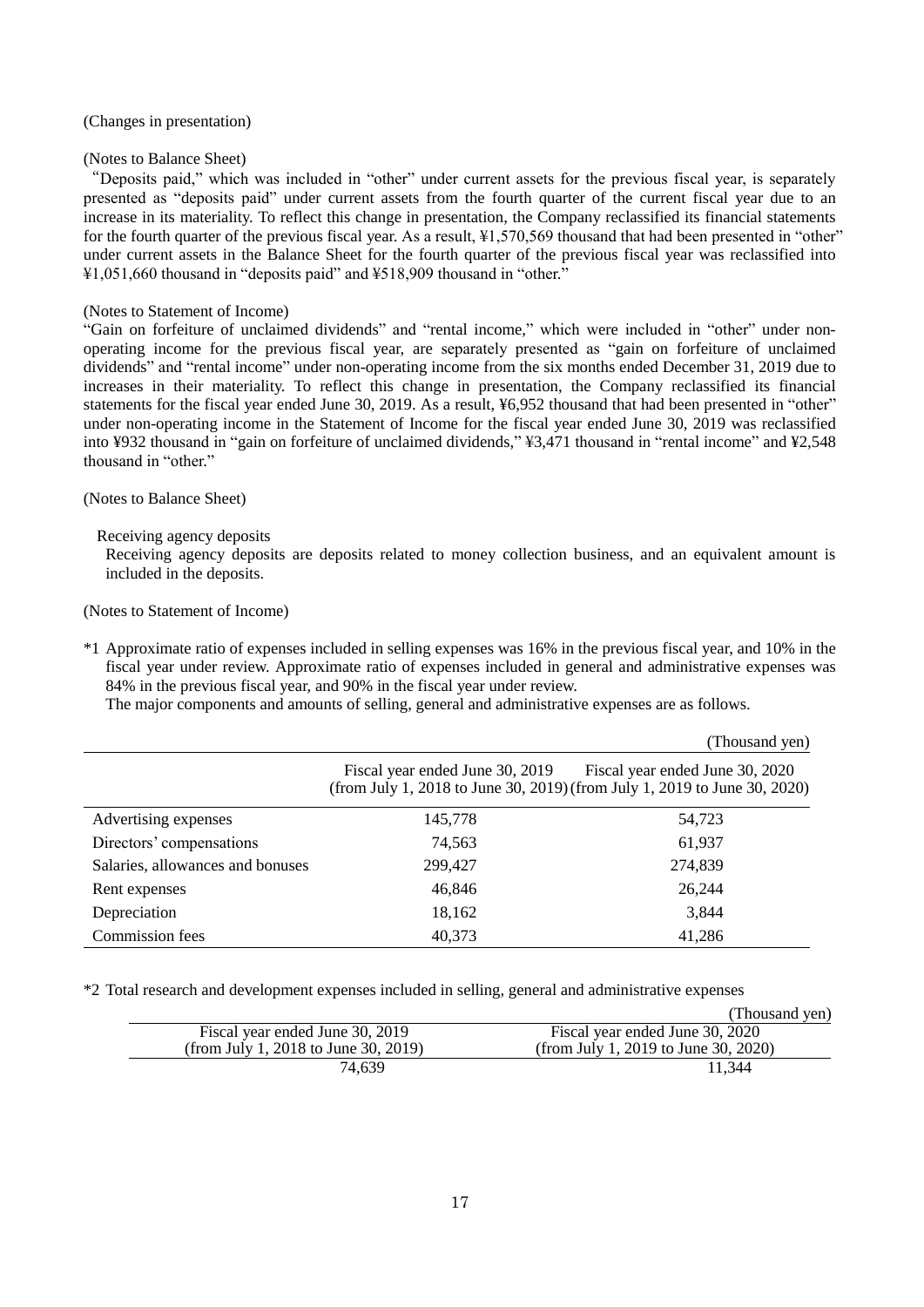# \*3 Impairment loss

Fiscal year ended June 30, 2020 (from July 1, 2019 to June 30, 2020)

The Group recorded an impairment loss for the following asset group for the fiscal year under review.

| .ocation                            | Jse                    | Category             |
|-------------------------------------|------------------------|----------------------|
| Sapporo-shi, Hokkaido (The Company) | <b>Business assets</b> | Software in progress |

(1) Reason for recognition of impairment loss

Book values of idle assets with no recoverability of the investment outlay among business assets have been written down to the memorandum value and such reduction was recorded as impairment loss.

(2) Breakdown of impairment loss

Software in progress ¥112,659 thousand

(3) Method of grouping

Grouped based on management accounting classification.

(4) Calculation method of recoverable value

Although recoverable values are measured based on their value in use, they are evaluated using the memorandum values, as no future cash flows are expected.

<span id="page-19-0"></span>(Notes to Statement of Changes in Equity)

Fiscal year ended June 30, 2019 (from July 1, 2018 to June 30, 2019)

1. Class and total number of issued shares and class and total number of treasury shares

|                                     |                                            |                           |                           | (Shares)                             |
|-------------------------------------|--------------------------------------------|---------------------------|---------------------------|--------------------------------------|
|                                     | Number of shares at<br>beginning of period | Increase during<br>period | Decrease during<br>period | Number of shares at<br>end of period |
| Issued shares                       |                                            |                           |                           |                                      |
| Common shares                       | 19,400,000                                 | ۰                         | ۰                         | 19,400,000                           |
| Total                               | 19,400,000                                 |                           |                           | 19,400,000                           |
| Treasury shares                     |                                            |                           |                           |                                      |
| Common shares<br>(Notes $1, 2, 3$ ) | 1,018,256                                  | 168                       | 182,776                   | 835,648                              |
| Total                               | 1,018,256                                  | 168                       | 182,776                   | 835,648                              |

 $\sqrt{S}$ 

(Notes) 1. The increase in treasury shares of common shares by 168 shares of common shares consists of an increase of 29 shares due to the purchase of shares less than one unit and an increase of 139 shares due to reversal of stock compensation with restrictions on transfers in relation to retirement.

2. The decrease in treasury shares of common shares by 182,776 shares of common shares is due to the decreases of 168,400 shares associated with the exercise of stock options and the decreases of 14,376 shares due to the granting of stock compensation with restrictions on transfers.

3. Following the introduction of the Employee Stock Ownership Plan (J-ESOP), Trust & Custody Services Bank, Ltd. (Trust Account E) purchased 1,000 shares of the Company on June 25, 2010. The number of treasury shares stated herein includes 192,600 shares at beginning of period and 192,600 shares at end of period in the Company held by the Trust Account E as of June 30, 2019.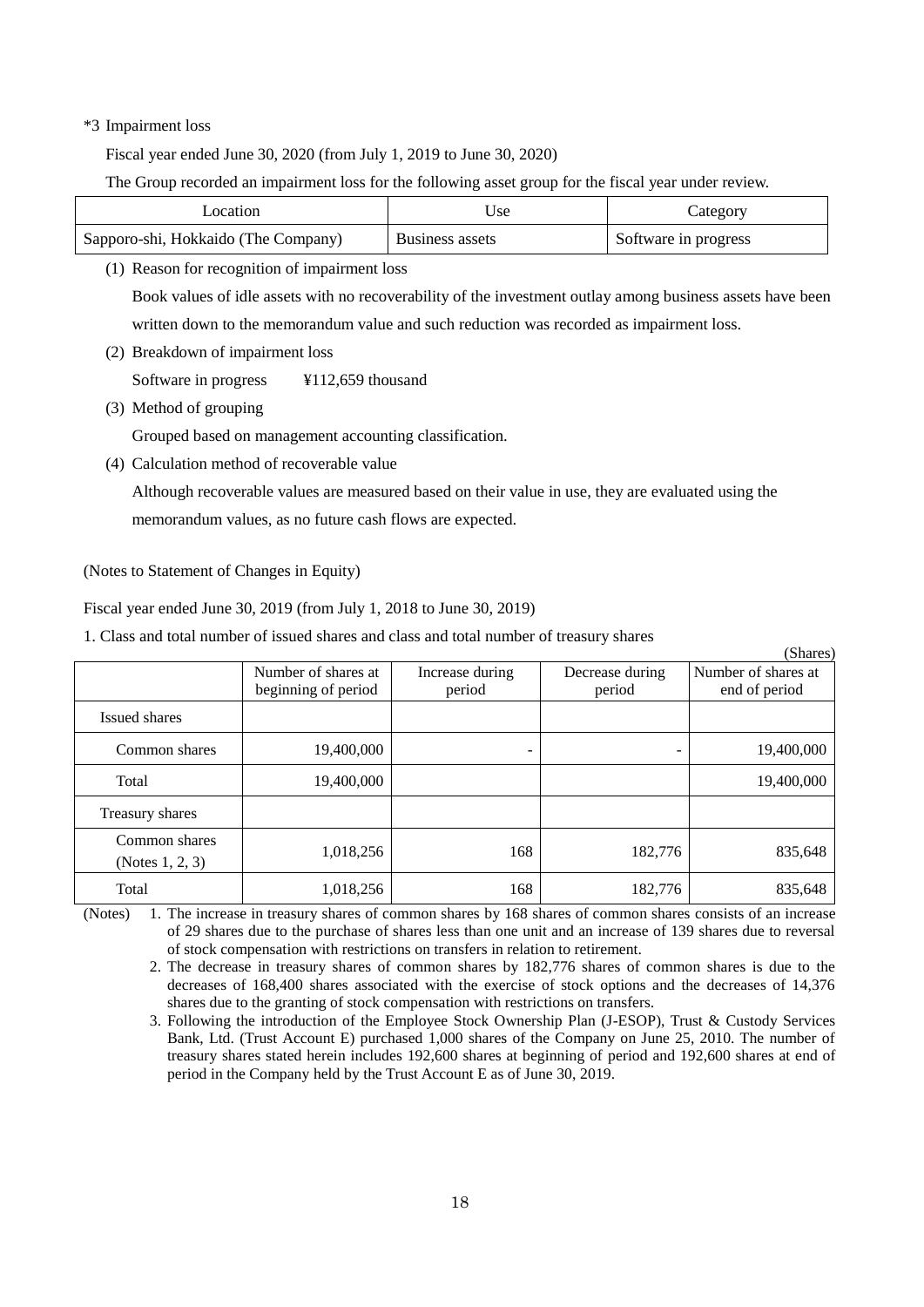|                       |                                                                                                                | Class of                                                       | Number of shares for the purpose of stock acquisition rights |                              |                              |                                         |                                                         |
|-----------------------|----------------------------------------------------------------------------------------------------------------|----------------------------------------------------------------|--------------------------------------------------------------|------------------------------|------------------------------|-----------------------------------------|---------------------------------------------------------|
| Type                  | Schedule of<br>stock<br>acquisition<br>rights                                                                  | shares for the<br>purpose of<br>stock<br>acquisition<br>rights | Number of<br>shares at<br>beginning of<br>period             | Increase<br>during<br>period | Decrease<br>during<br>period | Number of<br>shares at end<br>of period | Balance at<br>the end of<br>period<br>(Thousand<br>yen) |
| Submitting<br>company | 1st series stock<br>acquisition<br>rights in the<br>form of stock<br>options as<br>stock-based<br>compensation |                                                                |                                                              |                              |                              |                                         | 9,012                                                   |
|                       | 2nd series stock<br>acquisition<br>rights in the<br>form of stock<br>options as<br>stock-based<br>compensation |                                                                |                                                              |                              |                              |                                         | 7,800                                                   |
|                       | 3rd series stock<br>acquisition<br>rights in the<br>form of stock<br>options as<br>stock-based<br>compensation |                                                                |                                                              |                              |                              |                                         | 7,727                                                   |
|                       | 4th series stock<br>acquisition<br>rights in the<br>form of stock<br>options as<br>stock-based<br>compensation |                                                                |                                                              |                              |                              |                                         | 5,160                                                   |
|                       | 5th series stock<br>acquisition<br>rights in the<br>form of stock<br>options as<br>stock-based<br>compensation |                                                                |                                                              |                              |                              |                                         | 6,510                                                   |
|                       | 2nd series stock<br>acquisition<br>rights in the<br>form of<br>performance-<br>based stock<br>options          |                                                                |                                                              |                              |                              |                                         | 17,044                                                  |
|                       | 1st series stock<br>acquisition<br>rights in the<br>form of<br>qualified stock<br>options                      |                                                                |                                                              |                              |                              |                                         | 28,388                                                  |
|                       | 6th series stock<br>acquisition<br>rights in the<br>form of stock<br>options as<br>stock-based<br>compensation |                                                                |                                                              |                              |                              |                                         | 8,522                                                   |
|                       | Total                                                                                                          |                                                                |                                                              |                              |                              |                                         | 90,165                                                  |

2. Matters related to stock acquisition rights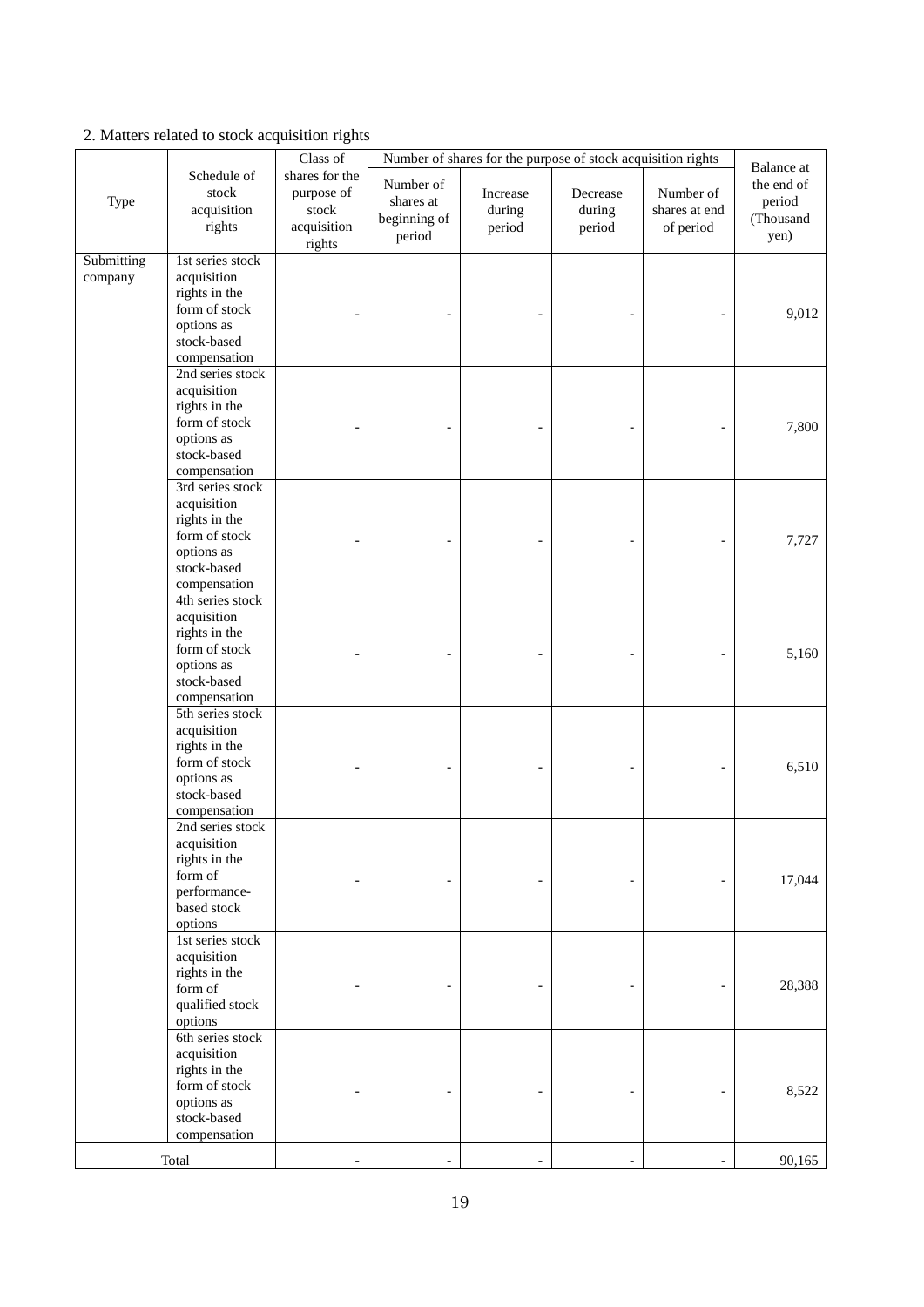# 3. Dividends

(1) Cash dividends paid

| (Resolution)                                            | Class of<br>shares | Total cash<br>dividends<br>Thousand yen) | Dividend per share<br>(Yen) | Record date         | Effective date        |
|---------------------------------------------------------|--------------------|------------------------------------------|-----------------------------|---------------------|-----------------------|
| August 17, 2018<br><b>Board of Directors</b><br>meeting | Common<br>shares   | 928,717                                  | 50.00                       | June $30$ .<br>2018 | September 28,<br>2018 |

(Note) Total amount of dividend includes dividend paid to Trust & Custody Services Bank, Ltd. (Trust Account E) based on the Employee Stock Ownership Plan (J-ESOP) scheme.

(2) Dividends for which the record date falls in the fiscal year under review, but the effective date falls in the following fiscal year

| (Resolution)                                            | Class of<br>shares | Total cash<br>dividends<br>Thousand yen) | Source of<br>dividend | Dividend<br>per share<br>'Yen) | Record date      | Effective<br>date     |
|---------------------------------------------------------|--------------------|------------------------------------------|-----------------------|--------------------------------|------------------|-----------------------|
| August 16, 2019<br><b>Board of Directors</b><br>meeting | Common<br>shares   | 937.847                                  | Retained<br>earnings  | 50.00                          | June 30,<br>2019 | September<br>26, 2019 |

(Note) Total amount of dividend includes dividend paid to Trust & Custody Services Bank, Ltd. (Trust Account E) based on the Employee Stock Ownership Plan (J-ESOP) scheme.

Fiscal year ended June 30, 2020 (from July 1, 2019 to June 30, 2020)

1. Class and total number of issued shares and class and total number of treasury shares

(Shares) Number of shares at beginning of period Increase during period Decrease during period Number of shares at end of period Issued shares Common shares 19,400,000 - 19,400,000 - 19,400,000 - 19,400,000 Total 19,400,000 19,400,000 19,400,000 19,400,000 19,400,000 19,400,000 19,400,000 19,400,000 19,400,000 19,40 Treasury shares Common shares (Notes 1, 2) 835,648 - 46,024 789,624 Total 16,024 789,624 789,624

(Notes) 1. The decrease in treasury shares of common shares by 46,024 shares of common shares is due to the decreases of 22,100 shares associated with the exercise of stock options, the decreases of 22,924 shares due to the granting of stock compensation with restrictions on transfers, and payments of the Employee Stock Ownership Plan (J-ESOP) of 1,000 shares.

2. Following the introduction of the Employee Stock Ownership Plan (J-ESOP), Trust & Custody Services Bank, Ltd. (Trust Account E) purchased 1,000 shares of the Company on October 25, 2010. The number of treasury shares stated herein includes 192,600 shares at beginning of period and 191,600 shares at end of period in the Company held by the Trust Account E as of June 30, 2020.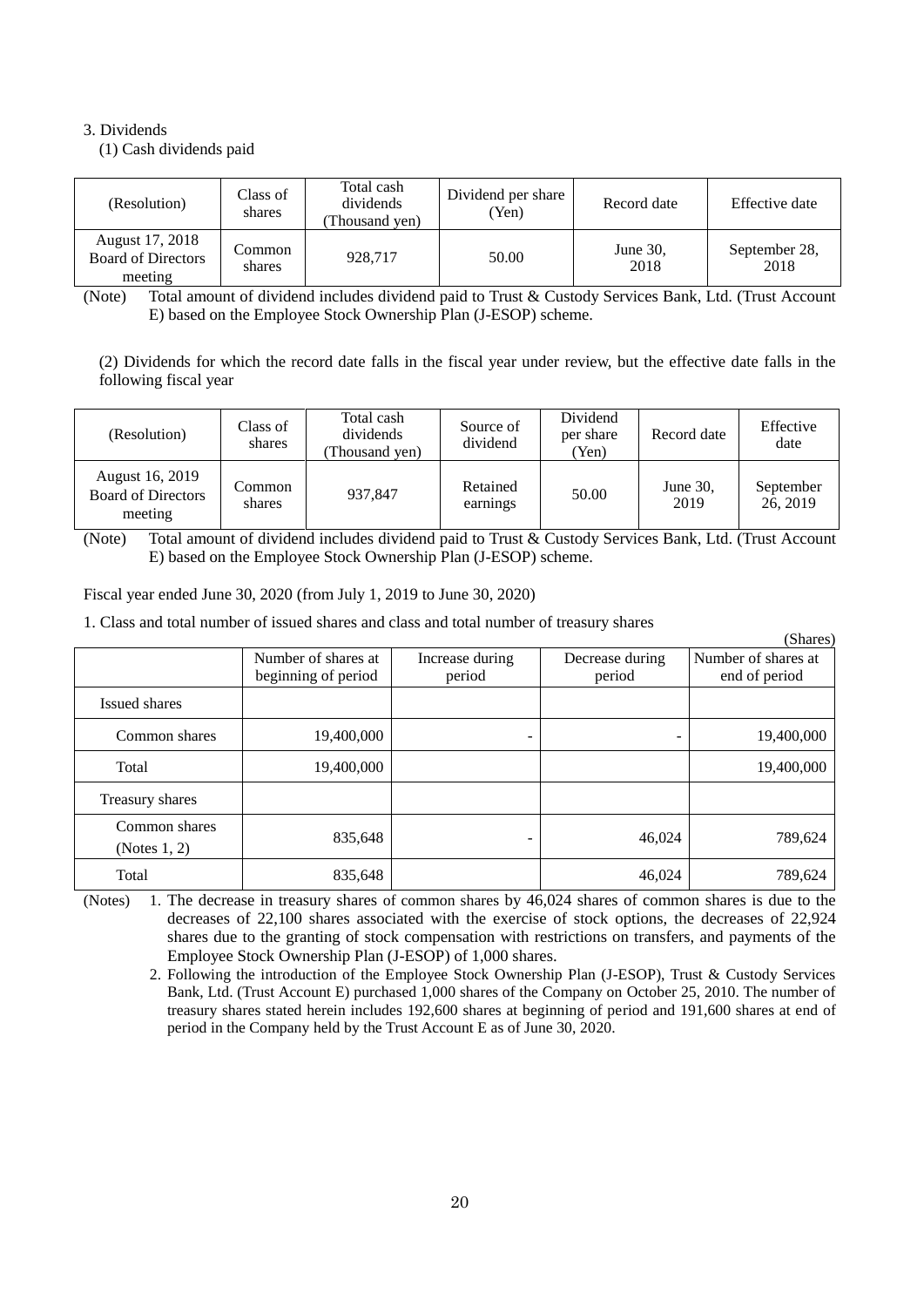|                       |                                                                                                                | Class of                                                       | Number of shares for the purpose of stock acquisition rights |                              |                              |                                         |                                                         |
|-----------------------|----------------------------------------------------------------------------------------------------------------|----------------------------------------------------------------|--------------------------------------------------------------|------------------------------|------------------------------|-----------------------------------------|---------------------------------------------------------|
| Type                  | Schedule of<br>stock<br>acquisition<br>rights                                                                  | shares for the<br>purpose of<br>stock<br>acquisition<br>rights | Number of<br>shares at<br>beginning of<br>period             | Increase<br>during<br>period | Decrease<br>during<br>period | Number of<br>shares at end<br>of period | Balance at<br>the end of<br>period<br>(Thousand<br>yen) |
| Submitting<br>company | 1st series stock<br>acquisition<br>rights in the<br>form of stock<br>options as<br>stock-based<br>compensation |                                                                |                                                              |                              |                              |                                         | 6,946                                                   |
|                       | 2nd series stock<br>acquisition<br>rights in the<br>form of stock<br>options as<br>stock-based<br>compensation |                                                                |                                                              |                              |                              |                                         | 6,075                                                   |
|                       | 3rd series stock<br>acquisition<br>rights in the<br>form of stock<br>options as<br>stock-based<br>compensation |                                                                |                                                              |                              |                              |                                         | 5,795                                                   |
|                       | 4th series stock<br>acquisition<br>rights in the<br>form of stock<br>options as<br>stock-based<br>compensation |                                                                |                                                              |                              |                              |                                         | 3,666                                                   |
|                       | 5th series stock<br>acquisition<br>rights in the<br>form of stock<br>options as<br>stock-based<br>compensation |                                                                |                                                              |                              |                              |                                         | 4,410                                                   |
|                       | 2nd series stock<br>acquisition<br>rights in the<br>form of<br>performance-<br>based stock<br>options          |                                                                |                                                              |                              |                              |                                         | 15,419                                                  |
|                       | 1st series stock<br>acquisition<br>rights in the<br>form of<br>qualified stock<br>options                      |                                                                |                                                              |                              |                              |                                         | 25,192                                                  |
|                       | 6th series stock<br>acquisition<br>rights in the<br>form of stock<br>options as<br>stock-based<br>compensation |                                                                |                                                              |                              |                              |                                         | 5,386                                                   |
|                       | Total                                                                                                          |                                                                |                                                              |                              |                              |                                         | 72,892                                                  |

2. Matters related to stock acquisition rights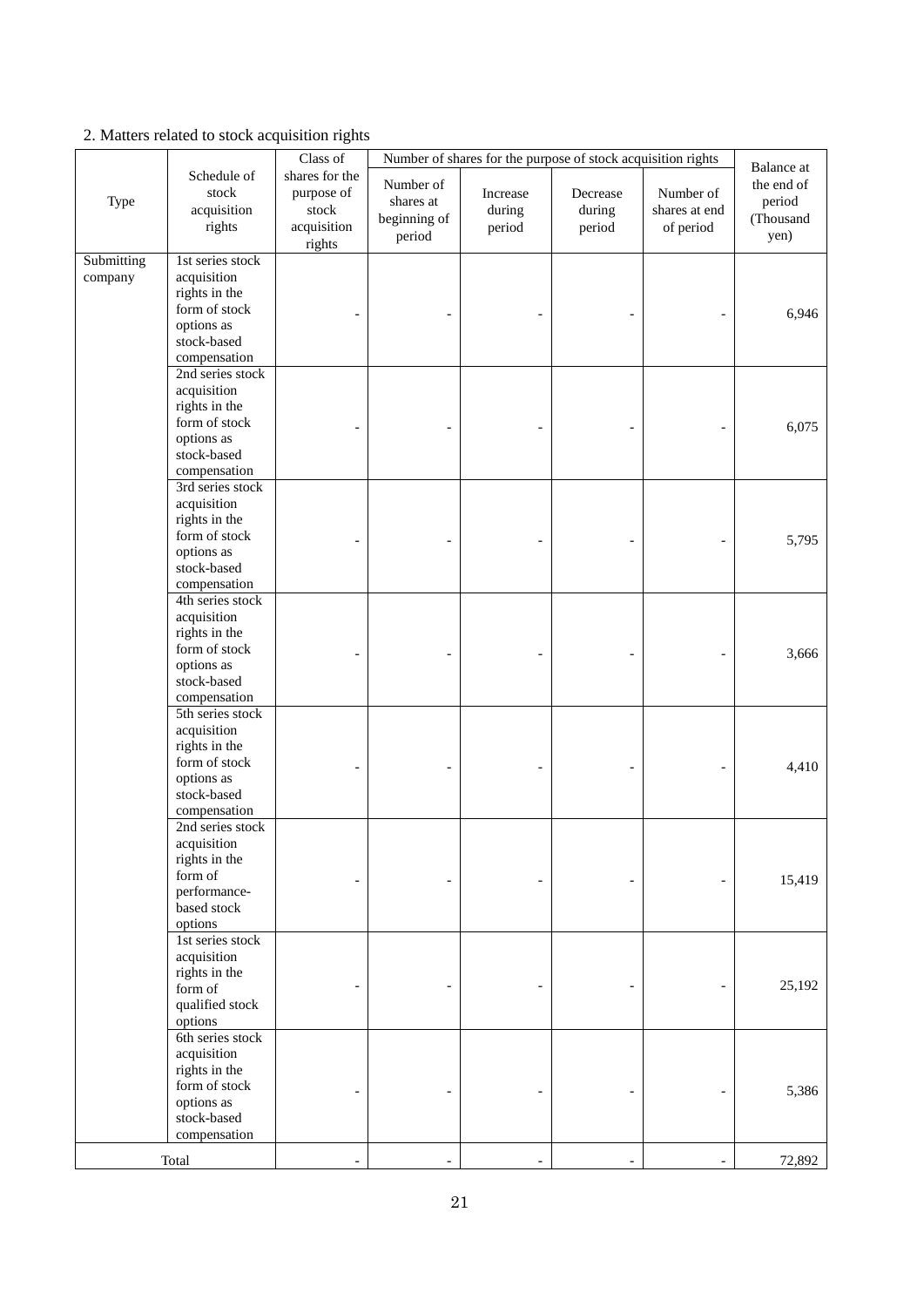# 3. Dividends

(1) Cash dividends paid

| (Resolution)                                            | Class of<br>shares | Total cash<br>dividends<br>Thousand yen) | Dividend per share<br>Yen) | Record date         | Effective date        |
|---------------------------------------------------------|--------------------|------------------------------------------|----------------------------|---------------------|-----------------------|
| August 16, 2019<br><b>Board of Directors</b><br>meeting | Common_<br>shares  | 937,847                                  | 50.00                      | June $30$ .<br>2019 | September 26,<br>2019 |

(Note) Total amount of dividend includes dividend paid to Trust & Custody Services Bank, Ltd. (Trust Account E) based on the Employee Stock Ownership Plan (J-ESOP) scheme.

(2) Dividends for which the record date falls in the fiscal year under review, but the effective date falls in the following fiscal year

| (Resolution)                                            | Class of<br>shares | Total cash<br>dividends<br>Thousand yen) | Source of<br>dividend | Dividend<br>per share<br>(Yen) | Record date      | Effective<br>date     |
|---------------------------------------------------------|--------------------|------------------------------------------|-----------------------|--------------------------------|------------------|-----------------------|
| August 17, 2020<br><b>Board of Directors</b><br>meeting | Common<br>shares   | 247,245                                  | Retained<br>earnings  | 13.15                          | June 30.<br>2020 | September<br>25, 2020 |

(Note) 1. Total amount of dividend includes dividend paid to Trust & Custody Services Bank, Ltd. (Trust Account E) based on the Employee Stock Ownership Plan (J-ESOP) scheme.

2. Dividends for the fiscal year ended June 30, 2020 are scheduled to be determined by resolution of the Board of Directors on Monday, August 17, 2020.

<span id="page-23-0"></span>(Notes to Statement of Cash Flows)

\*Relationship between "Cash and cash equivalents at end of period" and account items listed in the Balance Sheet

|                                                               |                                                                         | (Thousand yen)                                                          |
|---------------------------------------------------------------|-------------------------------------------------------------------------|-------------------------------------------------------------------------|
|                                                               | Fiscal year ended June 30, 2019<br>(from July 1, 2018 to June 30, 2019) | Fiscal year ended June 30, 2020<br>(from July 1, 2019 to June 30, 2020) |
| Cash and deposits                                             | 12,915,351                                                              | 8,689,868                                                               |
| <b>Securities</b>                                             |                                                                         |                                                                         |
| Time deposits with deposit terms of<br>more than three months | (1,080,006)                                                             | (80,013)                                                                |
| Cash and cash equivalents                                     | 11,835,344                                                              | 8,609,855                                                               |

Cash and cash equivalents include ¥6,339,896 thousand commensurate with receiving agency deposits.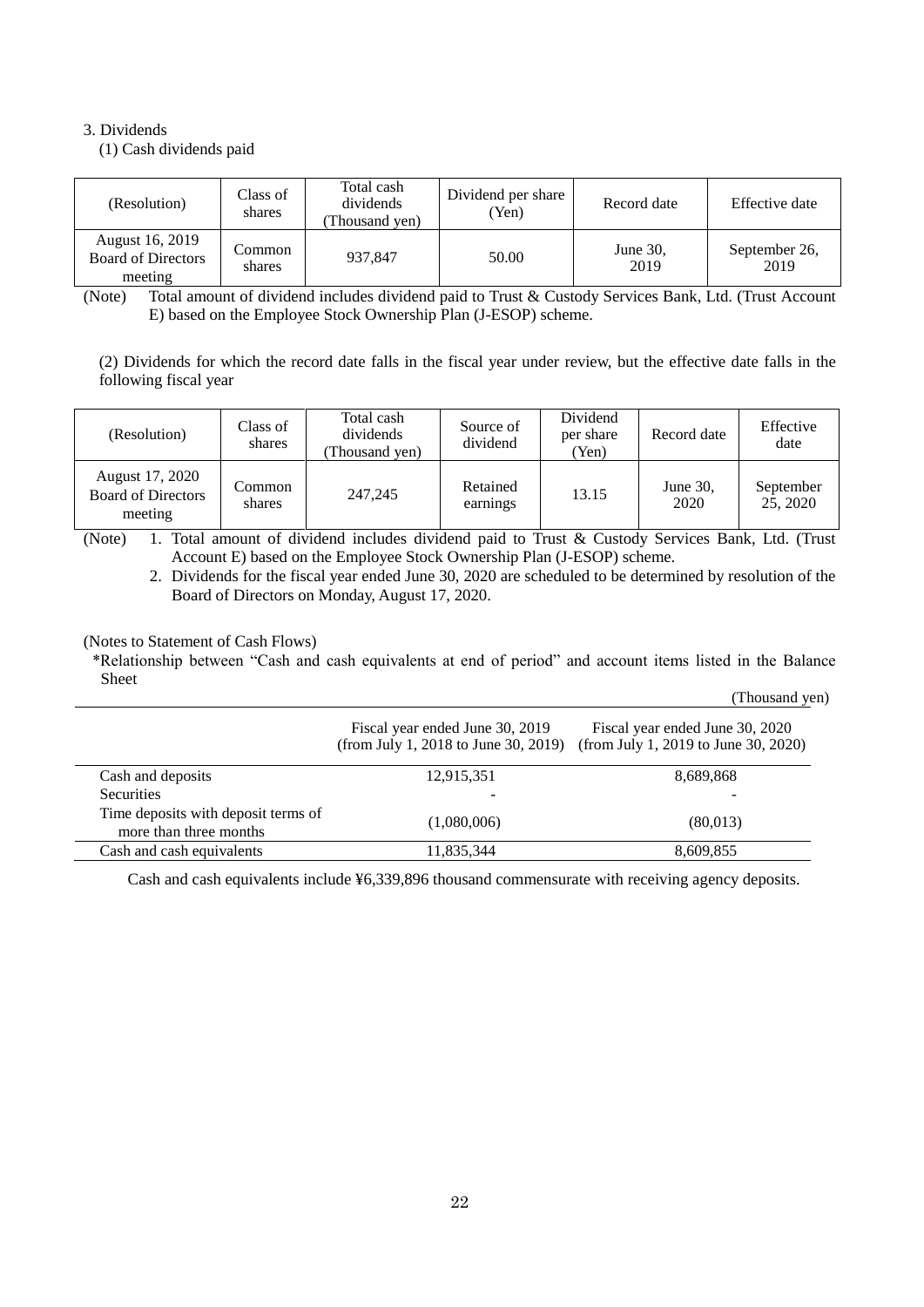<span id="page-24-0"></span>(Segment information, etc.) [Segment information]

Fiscal year ended June 30, 2019 (from July 1, 2018 to June 30, 2019)

Description is omitted because the Company operates in a single segment of payment and authentication business.

Fiscal year ended June 30, 2020 (from July 1, 2019 to June 30, 2020)

Description is omitted because the Company operates in a single segment of payment and authentication business.

[Related information]

Fiscal year ended June 30, 2019 (from July 1, 2018 to June 30, 2019) 1. Information by product and service

Description is omitted because the Company operates in a single segment of payment and authentication business.

2. Information by region

(1) Net sales

Description is omitted because sales to external customers in Japan account for more than 90% of total net sales stated in the Statement of Income.

# (2) Property, plant and equipment

Description is omitted because the amount of property, plant and equipment located in Japan exceeds 90% of the property, plant and equipment on the balance sheets.

|  |  | 3. Information by major customer |
|--|--|----------------------------------|
|  |  |                                  |

|                         |           | (Thousand yen)                |
|-------------------------|-----------|-------------------------------|
| Customer name           | Net sales | Related segment               |
| Amazon Japan G.K.       | 3,388,460 | Payment and<br>authentication |
| Yahoo Japan Corporation | 1,579,439 | Payment and<br>authentication |

Fiscal year ended June 30, 2020 (from July 1, 2019 to June 30, 2020)

1. Information by product and service

Description is omitted because the Company operates in a single segment of payment and authentication business.

2. Information by region

(1) Net sales

Description is omitted because sales to external customers in Japan account for more than 90% of total net sales stated in the Statement of Income.

# (2) Property, plant and equipment

Description is omitted because the amount of property, plant and equipment located in Japan exceeds 90% of the property, plant and equipment on the balance sheets.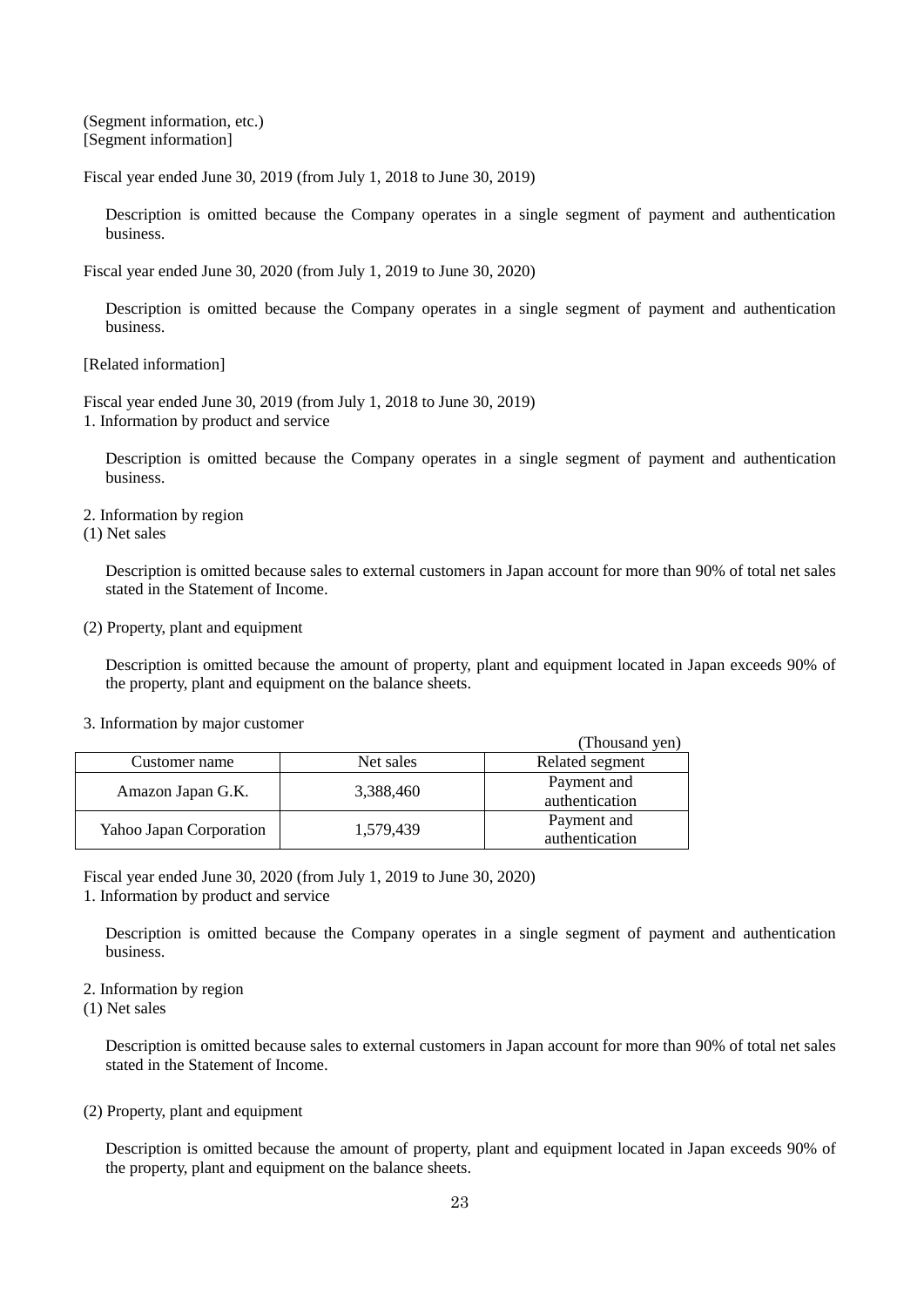## 3. Information by major customer

|                         |           | (Thousand yen)                |
|-------------------------|-----------|-------------------------------|
| Customer name           | Net sales | Related segment               |
| Amazon Japan G.K.       | 3,405,621 | Payment and<br>authentication |
| Yahoo Japan Corporation | 1,115,962 | Payment and<br>authentication |

[Information on impairment of non-current assets by reported segment]

Fiscal year ended June 30, 2019 (from July 1, 2018 to June 30, 2019)

There is no relevant information.

Fiscal year ended June 30, 2020 (from July 1, 2019 to June 30, 2020)

Description is omitted because the Company operates in a single segment of payment and authentication business.

[Information on amortization and unamortized balance of goodwill by reported segment]

Fiscal year ended June 30, 2019 (from July 1, 2018 to June 30, 2019)

There is no relevant information.

Fiscal year ended June 30, 2020 (from July 1, 2019 to June 30, 2020)

There is no relevant information.

[Information on gain on bargain purchase by reported segment]

Fiscal year ended June 30, 2019 (from July 1, 2018 to June 30, 2019)

There is no relevant information.

Fiscal year ended June 30, 2020 (from July 1, 2019 to June 30, 2020)

There is no relevant information.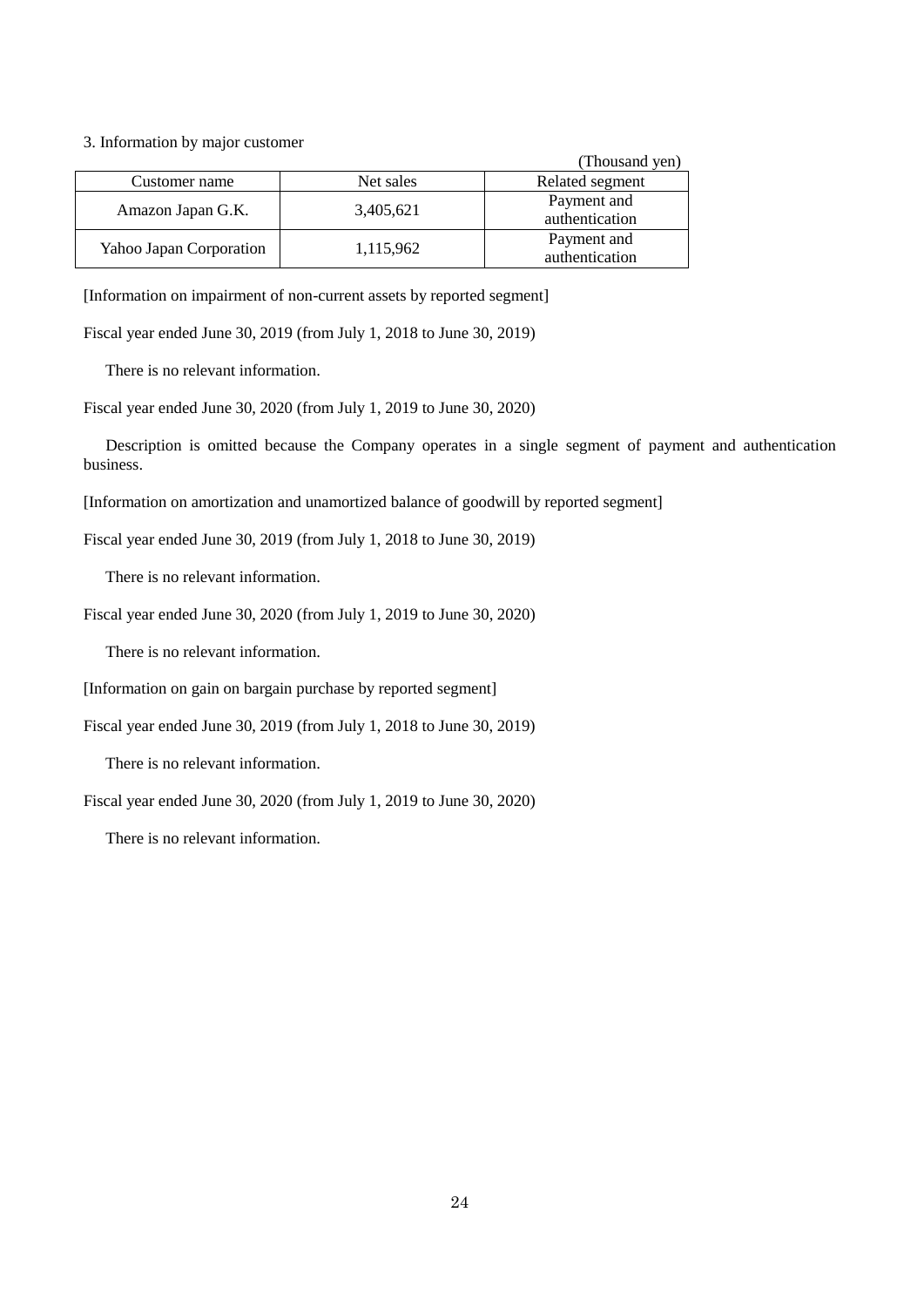<span id="page-26-0"></span>(Per share information)

|                            |                                      | 'Yen)                                |
|----------------------------|--------------------------------------|--------------------------------------|
|                            | Fiscal year ended June 30, 2019      | Fiscal year ended June 30, 2020      |
|                            | (from July 1, 2018 to June 30, 2019) | (from July 1, 2019 to June 30, 2020) |
| Net assets per share       | 392.04                               | 368.95                               |
| Basic earnings per share   | 20.02                                | 26.31                                |
| Diluted earnings per share | 19.92                                | 26.22                                |

(Notes) 1. With respect to the number of treasury shares of common shares for the purpose of calculating net assets per share, as well as the average number of treasury shares of common shares during the period for the purpose of calculating basic earnings per share, the number of treasury shares does not include the number of shares of the Company held by Trust & Custody Services Bank, Ltd. (Trust Account E). 2. The basis of calculation of basic earnings per share and diluted earnings per share is as follows:

|                                                                                                                            | Fiscal year ended June 30, 2019<br>(from July 1, 2018 to June 30, 2019) | Fiscal year ended June 30, 2020<br>(from July 1, 2019 to June 30, 2020) |
|----------------------------------------------------------------------------------------------------------------------------|-------------------------------------------------------------------------|-------------------------------------------------------------------------|
| Basic earnings per share                                                                                                   |                                                                         |                                                                         |
| Profit (Thousand yen)                                                                                                      | 374,902                                                                 | 494,408                                                                 |
| Amount not attributable to common<br>shareholders (Thousand yen)                                                           |                                                                         |                                                                         |
| Profit available to common shares (Thousand<br>yen)                                                                        | 374,902                                                                 | 494,408                                                                 |
| Average number of shares of common shares<br>during the period (Shares)                                                    | 18,730,900                                                              | 18,793,333                                                              |
| Diluted earnings per share                                                                                                 |                                                                         |                                                                         |
| Profit (Thousand yen)                                                                                                      |                                                                         |                                                                         |
| Increase in number of shares of common shares                                                                              | 85,254                                                                  | 64,808                                                                  |
| (Stock acquisition rights included in the above)                                                                           | (85,254)                                                                | (64,808)                                                                |
| Overview of residual shares not included in<br>calculation of diluted earnings per share due to<br>lack of dilutive effect |                                                                         |                                                                         |

# <span id="page-26-1"></span>(Significant subsequent events)

There is no relevant information.